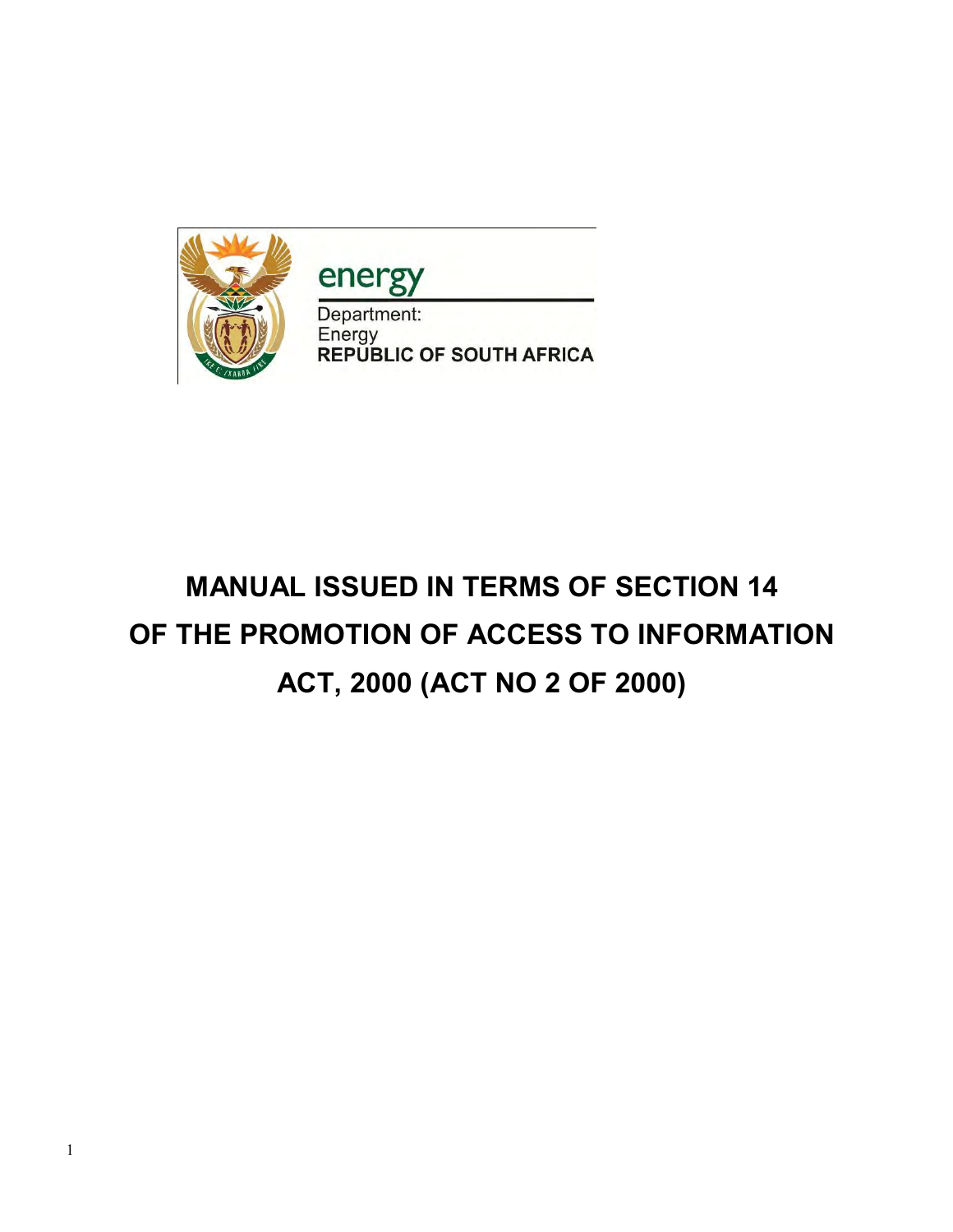# **Table of Contents**

| 1. |                                                                                                                                                                                                                                                                                                                                                                                                                                                                                                                                                                            |  |
|----|----------------------------------------------------------------------------------------------------------------------------------------------------------------------------------------------------------------------------------------------------------------------------------------------------------------------------------------------------------------------------------------------------------------------------------------------------------------------------------------------------------------------------------------------------------------------------|--|
| 2. | $\textsf{DEFINITIONS} \textcolor{red}{\texttt{min}} \textcolor{red}{\texttt{min}} \textcolor{red}{\texttt{min}} \textcolor{red}{\texttt{min}} \textcolor{red}{\texttt{min}} \textcolor{red}{\texttt{min}} \textcolor{red}{\texttt{min}} \textcolor{red}{\texttt{min}} \textcolor{red}{\texttt{min}} \textcolor{red}{\texttt{min}} \textcolor{red}{\texttt{min}} \textcolor{red}{\texttt{min}} \textcolor{red}{\texttt{min}} \textcolor{red}{\texttt{min}} \textcolor{red}{\texttt{min}} \textcolor{red}{\texttt{min}} \textcolor{red}{\texttt{min}} \textcolor{red}{\text$ |  |
| 3. |                                                                                                                                                                                                                                                                                                                                                                                                                                                                                                                                                                            |  |
| 4. |                                                                                                                                                                                                                                                                                                                                                                                                                                                                                                                                                                            |  |
| 5. | CONTACT DETAILS OF THE INFORMATION OFFICER AND DEPUTY INFORMATION OFFICERS 7                                                                                                                                                                                                                                                                                                                                                                                                                                                                                               |  |
| 6. |                                                                                                                                                                                                                                                                                                                                                                                                                                                                                                                                                                            |  |
| 7. |                                                                                                                                                                                                                                                                                                                                                                                                                                                                                                                                                                            |  |
| 8. |                                                                                                                                                                                                                                                                                                                                                                                                                                                                                                                                                                            |  |
| 9. |                                                                                                                                                                                                                                                                                                                                                                                                                                                                                                                                                                            |  |
|    | 10. ARRANGEMENTS FOR PUBLIC PARTICIPATION IN POLICY FORMULATION AS CONTEMPLATED IN                                                                                                                                                                                                                                                                                                                                                                                                                                                                                         |  |
|    |                                                                                                                                                                                                                                                                                                                                                                                                                                                                                                                                                                            |  |
|    | 11. OTHER INFORMATION AS MAY BE PRESCRIBED IN TERMS OF SECTION 14(1) (I) OF THE ACT. 16                                                                                                                                                                                                                                                                                                                                                                                                                                                                                    |  |
|    | 12. UPDATING AND AVAILABILITY OF THIS MANUAL AS CONTEMPLATED IN SECTION 14(2) OF THE                                                                                                                                                                                                                                                                                                                                                                                                                                                                                       |  |
|    |                                                                                                                                                                                                                                                                                                                                                                                                                                                                                                                                                                            |  |
|    |                                                                                                                                                                                                                                                                                                                                                                                                                                                                                                                                                                            |  |
|    |                                                                                                                                                                                                                                                                                                                                                                                                                                                                                                                                                                            |  |
|    |                                                                                                                                                                                                                                                                                                                                                                                                                                                                                                                                                                            |  |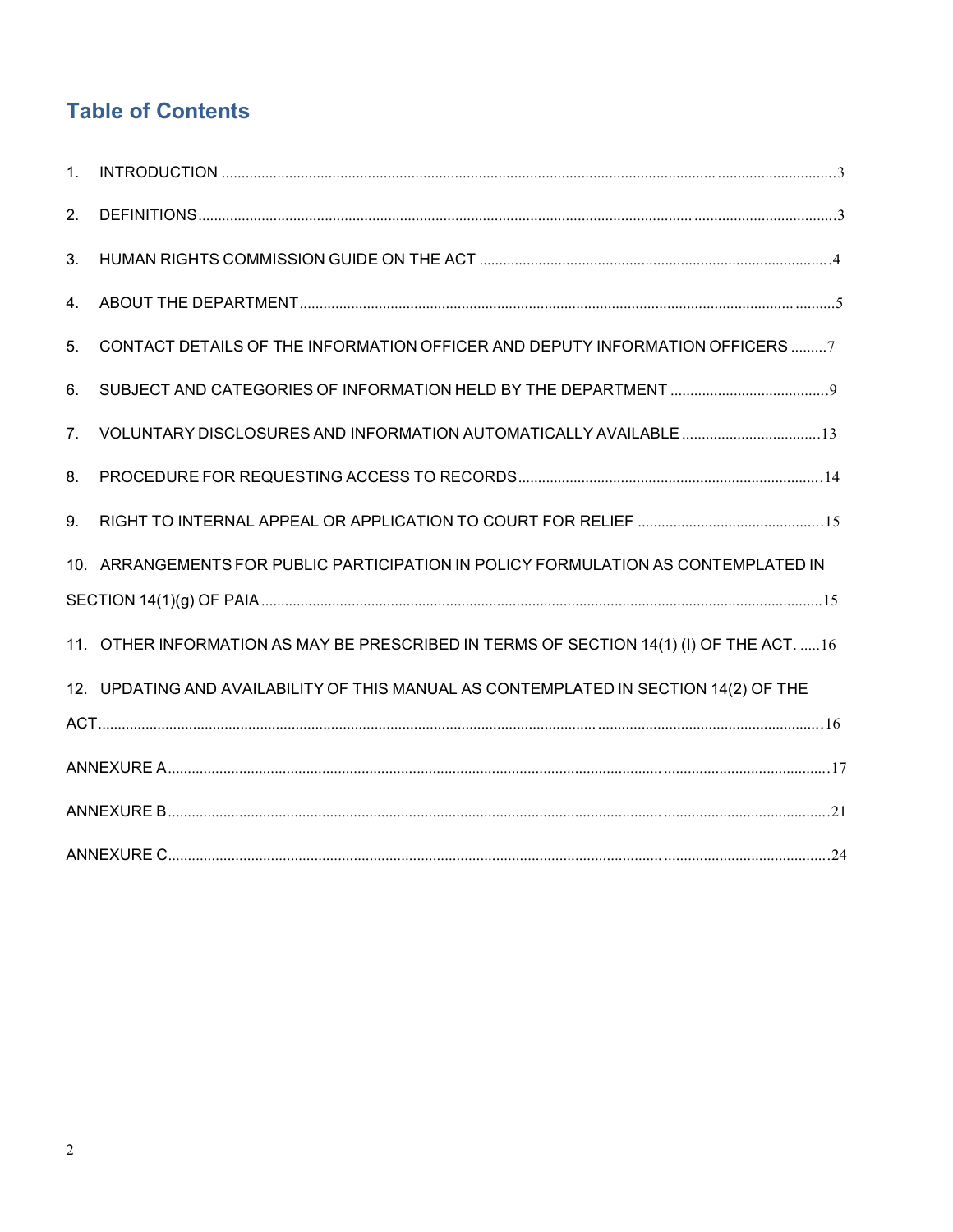# **1. INTRODUCTION**

Section 32(1)(a) of the Constitution of the Republic of South Africa, 1996 provides that everyone has a right of access to any information held by the state and any information held by another person that is required for the exercise or protection of any rights. The Promotion of Access to Information Act, 2000 (Act No. 2 of 2000) (hereinafter referred to as "PAIA") is the national legislation which was enacted to give effect to the constitutional right of access to information.

PAIA gives all South Africans the right to have access to records held by the state, government institutions and private bodies. The following are the objectives which PAIA seeks to achieve:

- To ensure that the State takes part in promoting a human rights culture and social justice;
- To encourage openness and to establish voluntary and mandatory mechanisms or procedures which give effect to the right of access to information in a speedy, inexpensive and effortless manner as reasonably possible; and
- To promote transparency, accountability and effective governance of all public and private bodies, by empowering and educating everyone to understand their rights in terms of PAIA so that they are able to exercise their rights in relation to public and private bodies, to understand the functions and operation of public bodies, and to effectively scrutinise, and participate in decision making by public bodies that affects their rights.

PAIA, however, recognises that such a right of access to information is subject to justifiable limitations and seeks to balance the requester's constitutional right to information against the information officer's right to refuse access to information on any of the grounds mentioned in Part 2, Chapter 4 of PAIA.

In terms of section 14 of PAIA, all public bodies must have information manuals to assist any person wanting to access records of public bodies. In this regard, the Department of Energy is pleased to publish this Manual in the hope that the information contained herein will be of assistance and ensure that all requests for access to information are dealt with efficiently and effectively, and thereby promote the objectives and spirit of PAIA.

## **2. DEFINITIONS**

In this manual any word or expression to which a meaning has been assigned in the Promotion of Access to Information Act, 2000, shall bear the meaning so assigned, and unless the context otherwise indicates -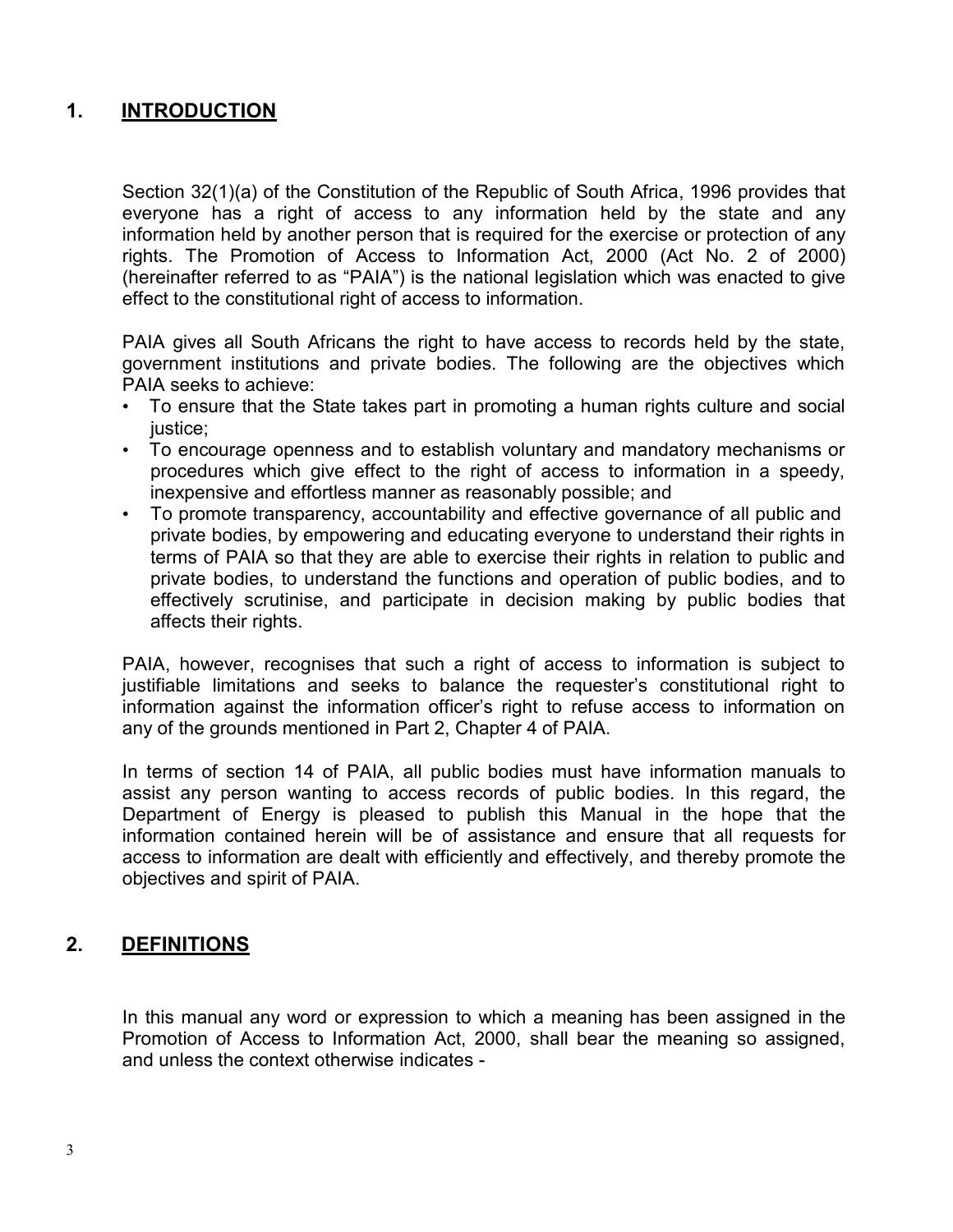"**Department**" means the Department of Energy and shall include its regional offices; **"information officer"** means the Director-General of the Department of Energy;

**"Manual"** means this manual compiled in terms of section 14 of the Act;

"**personal requester**" means the person requesting access to a record containing personal information about the requester;

**"personnel**" means any person who works for, or provides services, to or on behalf of, the Department and receives or is entitled to receive any remuneration, including all permanent, temporary and part-time staff as well as contract workers;

**"record"** means any recorded information, regardless of form or medium, which is in the process or under the control of the Department, irrespective of whether it was created by the Department or not;

"**relevant authority**" means the Minster of Energy;

**"request"** means a request for access to a record of the Department;

**"requester"** means any person (other than a public body contemplated in paragraph (a) or (b)(i) of the definition of 'public body' in PAIA, or an official thereof) making a request for access to a record of the Department and includes any person acting on behalf of that person or requester; and

**"SAHRC"** means the South African Human Rights Commission.

# **3. HUMAN RIGHTS COMMISSION GUIDE ON THE ACT**

The SAHRC is a national institution, responsible for promoting respect for human rights and a culture of human rights; for promoting the protection, development and attainment of human rights; and for monitoring and assessing the observance of human rights in the Republic.

The SAHRC has published the guide, as prescribed by section 10, on how to use PAIA and the guide is available in all official languages from the SAHRC.

The contact details for the SAHRC are as follows:

The South African Human Rights Commission: The Access to Information Unit: Promotion of Access to Information Act 2 of 2000 The Research and Documentation Department 33 Hoofd Street, Forum III Braampark **BRAAMFONTFIN** 2198

Telephone: +27 11 877 3600

Website: [www.sahrc.org.za](http://www.sahrc.org.za/)

Email: [paia@sahrc.org.za](mailto:paia@sahrc.org.za)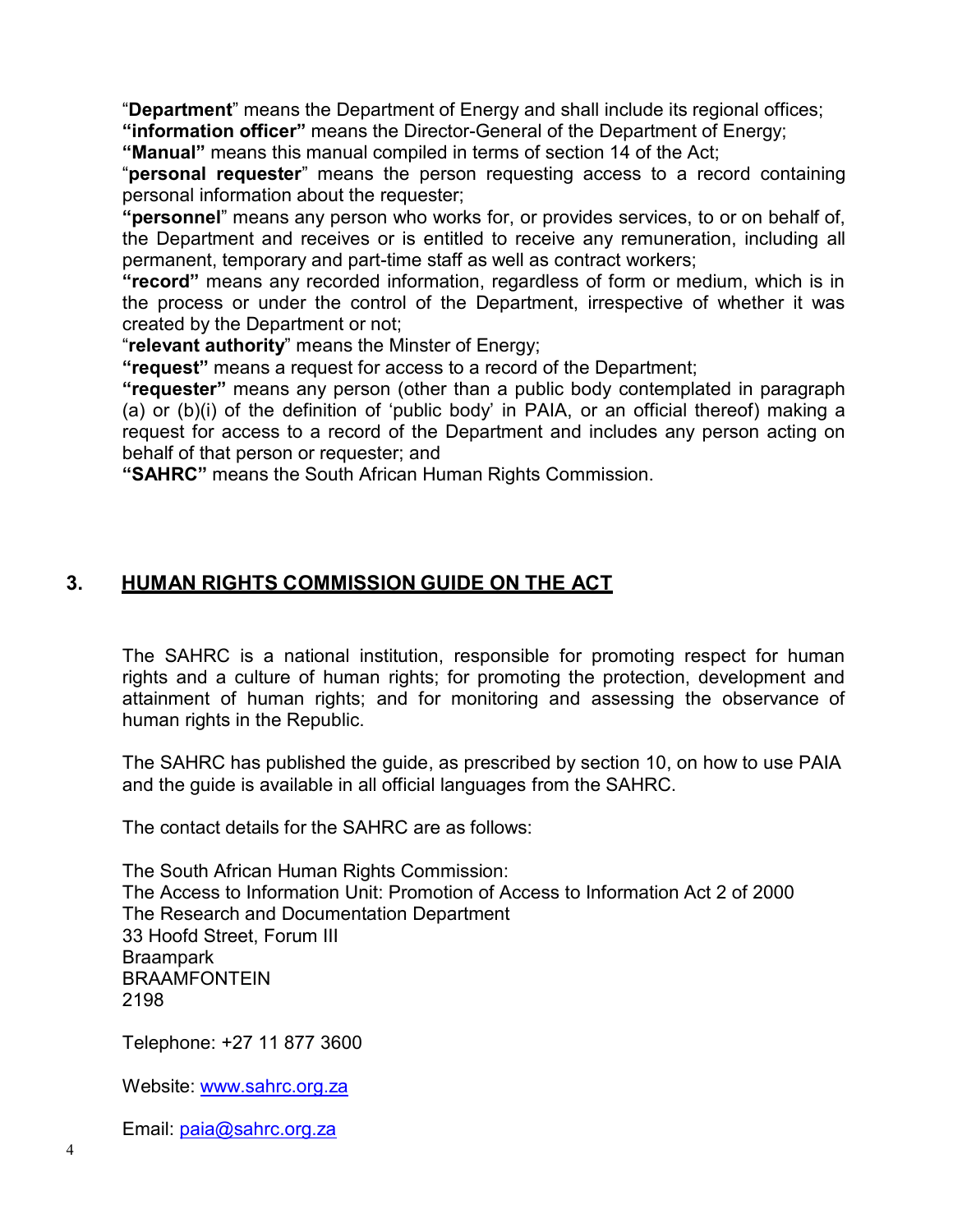# **4. ABOUT THE DEPARTMENT**

## 4.1 MANDATE, MISSION AND VISION OF THE DEPARTMENT

#### **Mandate**

Ensure secure and sustainable provision of energy for socio-economic development.

#### Mission

To regulate and transform the sector for the provision of secure, sustainable and affordable energy.

#### Vision 2014

A transformed and sustainable energy sector with universal access to modern energy carriers for all by 2014.

#### Vision 2025

Improving our energy mix by having 30% of clean energy by 2025.

### 4.2 ORGANISATIONAL STRUCTURE

- 4.2.1 The Department consists of a national office that is situated in Gauteng Province and various Regional Office that are situated Eastern Cape() Free State(), KwaZulu-Natal (Durban), Limpopo (Polokwane), Mpumalanga(Witbank) Northern Cape (Kimberley), Western Cape(Cape Town), Gauteng (Pretoria) North West(Klerksdorp).
- 4.2.2 The Branches of the Department are as follows:
	- (a) Corporate Services
	- (b) Governance and Compliance
	- (c) Financial Management Services
	- (d) Energy Programmes and Projects
	- (e) Energy Policy and Planning
	- (f) Petroleum and Petroleum Products Regulation
	- (g) Nuclear Energy
	- (h) Clean Energy
- 4.2.3 The Department's macro structure is indicated below: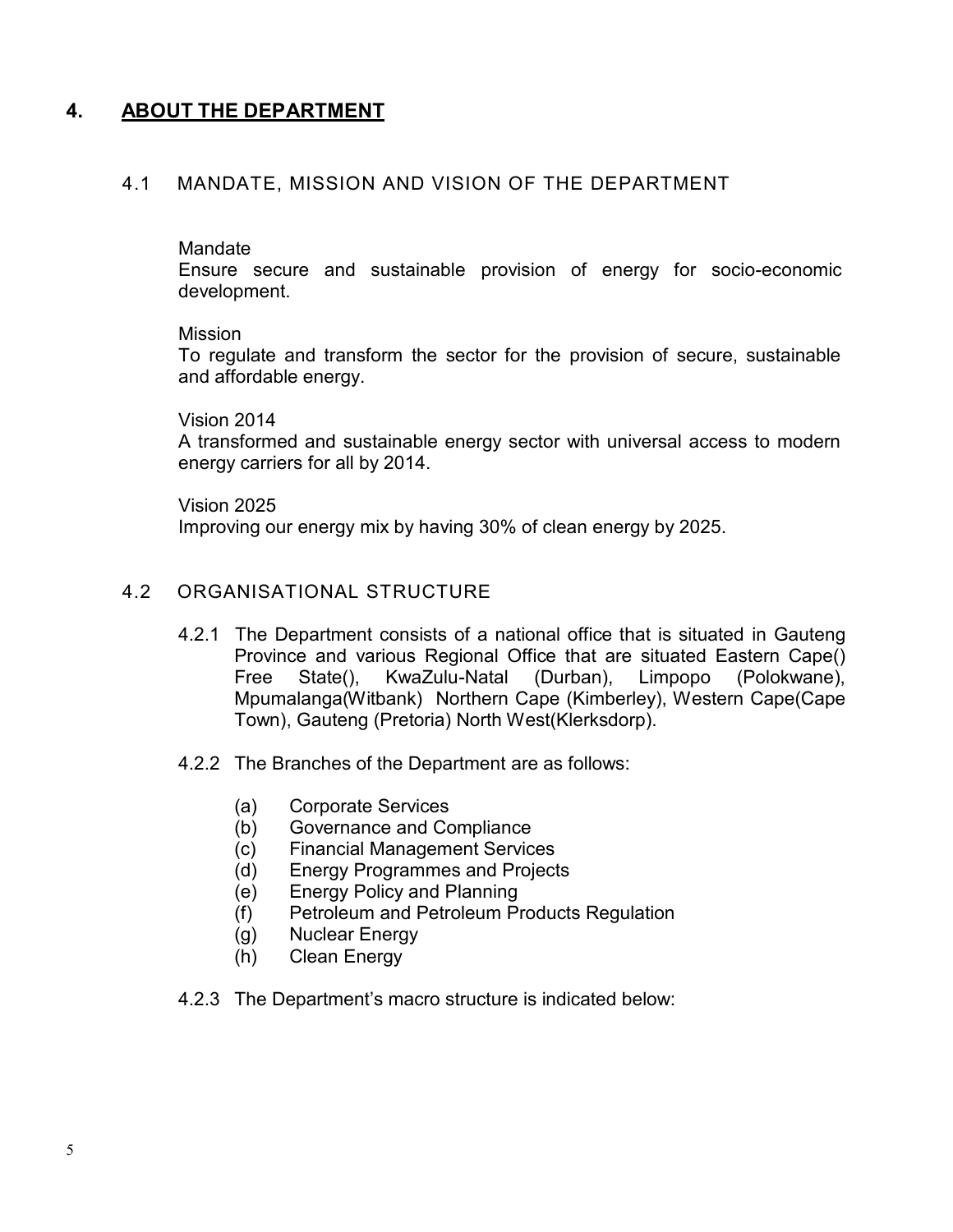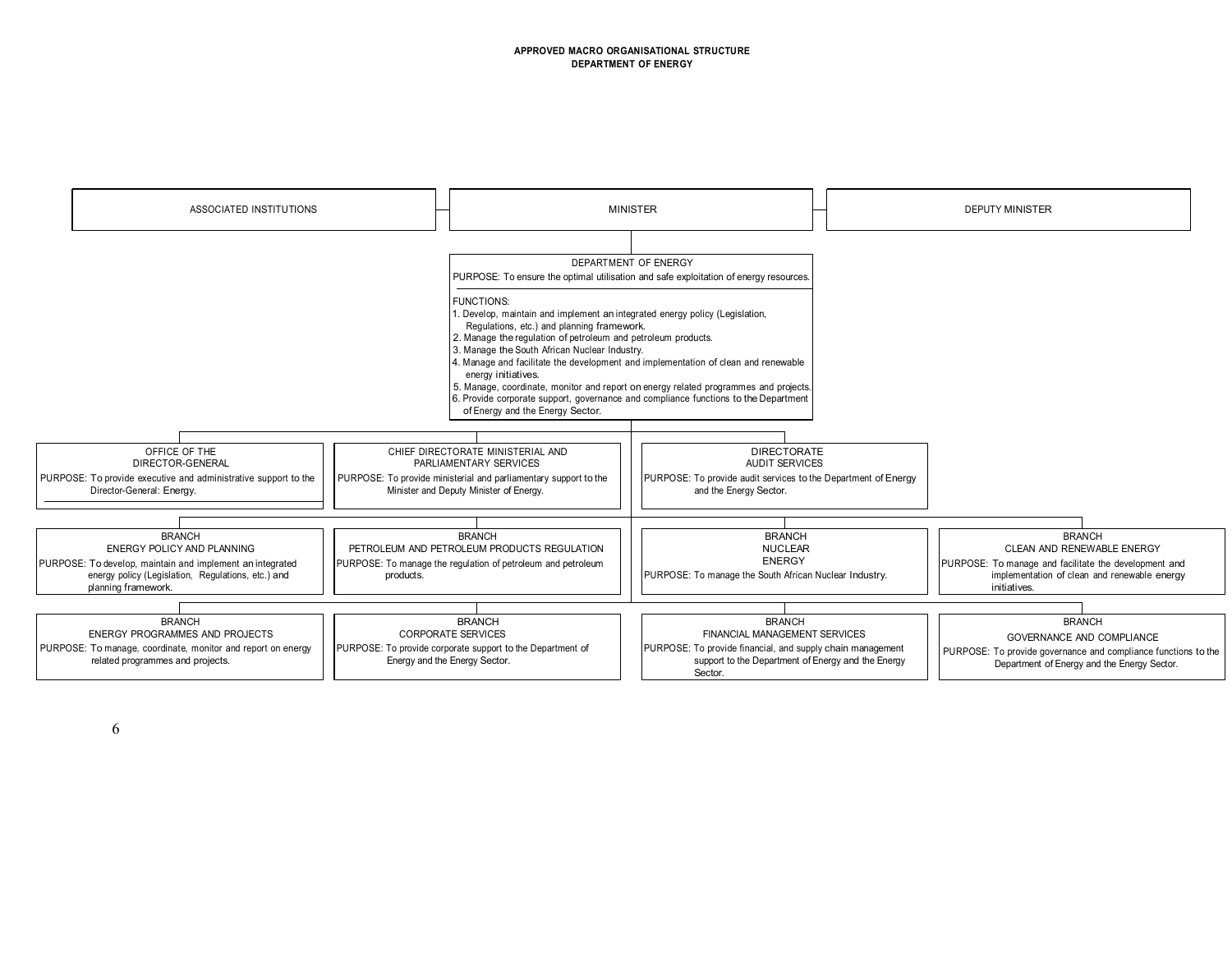# **5. CONTACT DETAILS OF THE INFORMATION OFFICER AND DEPUTY INFORMATION OFFICERS**

5.1 Information Officer:

Mr Thabane Zulu Director-General Private Bag X96 PRETORIA 0001 Tel: +27 12 406 7672

5.2 **ALL** requests for access to records of the Department, and any internal appeal in terms of section 74 of PAIA, shall be submitted for the attention of the **Director: Legal Services** through any one of the following methods:

By post to-Department of Energy Private Bag X96 PRETORIA 0001;

By hand delivery to-5<sup>th</sup> Floor Department of Energy: Head Office 192 Visagie Street (Cnr Visagie and Paul Kruger Streets) Pretoria;

By facsimile to-Fax: +27 12 323 5842**;** or

By e-mail: **[paia@energy.gov.za .](mailto:paia@energy.gov.za)**

## 5.3 Deputy Information Officers

The following officials have been designated as Deputy Information Officers in terms of section 17(1) of PAIA.

Ms Saandhri Naidoo Director: Legal Services Private Bag X96 PRETORIA 0001 Tel: +27 12 406 7508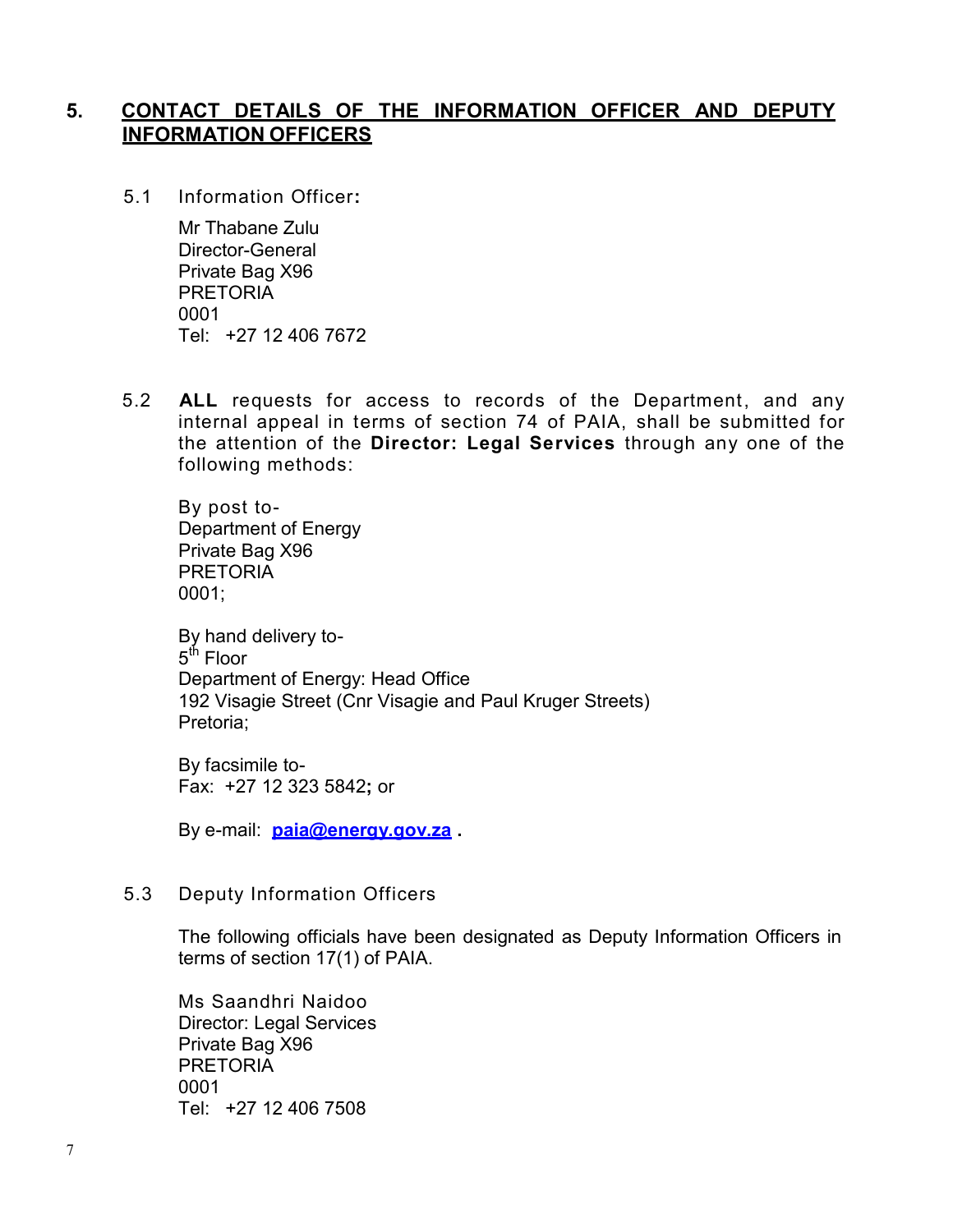Mr Lucas Mulaudzi Acting Deputy Director-General: Corporate Services Private Bag X96 PRETORIA 0001 Tel: +27 12 406 7852

Mr Muzi Shange Chief Operations Officer Private Bag X96 PRETORIA 0001 Tel: +27 12 406 7677

Mr Tseliso Maqubela Deputy Director-General: Petroleum and Petroleum Products Regulation Private Bag X96 PRETORIA 0001 Tel: +27 12 406 7648

Mr Ompie Aphane Deputy Director-General: Energy Policy and Planning Private Bag X96 PRETORIA 0001 Tel: +27 12 406 7660

Mrs Yvonne Chetty Chief Financial Officer Private Bag X96 PRETORIA 0001 Tel: +27 12 406 7641

Mr Zizamele Mbambo Deputy Director-General: Nuclear Energy Private Bag X96 **PRETORIA** 0001 Tel: +27 12 406 7665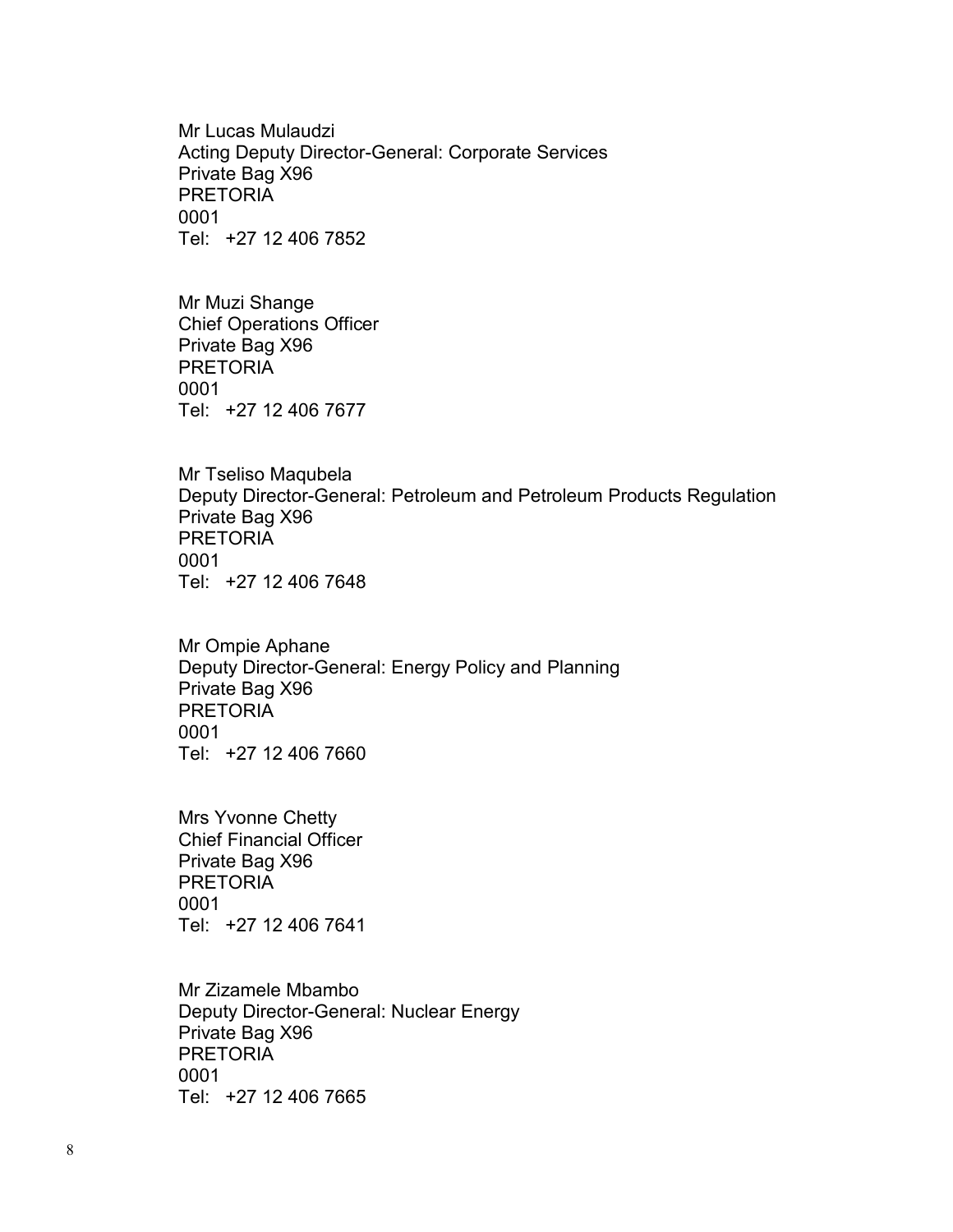Dr Wolsey Barnard Deputy Director-General: Energy Programmes and Projects Private Bag X96 PRETORIA 0001 Tel: +27 12 406 7667

Mr Daniel Ndou Acting Chief Director: Human Resources and Auxiliary Support Services Private Bag X96 PRETORIA 0001 Tel: +27 12 406 7430

# **6. SUBJECT AND CATEGORIES OF INFORMATION HELD BY THE DEPARTMENT**

Below is a list of subjects on which the Department of Energy holds records and categories of records held under each subject. The list is not exhaustive and may be amended from time to time. The records held under the various subjects are not automatically available and access to the records is subject to the nature of the information contained in the record.

- 6.1 Statutory and Regulatory Framework
	- Energy Policies
	- Energy legislation
	- Regulations issued in terms of Energy Legislation;
	- Bills
	- Other legislations and regulations
- 6.2 Organisation and Control
	- Internal Policies
	- Functions
	- Delegations of authority
	- Establishment of new sections and offices
	- Planning
	- Audit Services
	- Meetings
	- Security Management
	- Programmes and Projects
	- Monitoring and Evaluation
	- Strategy and Risk Management
	- Risk Register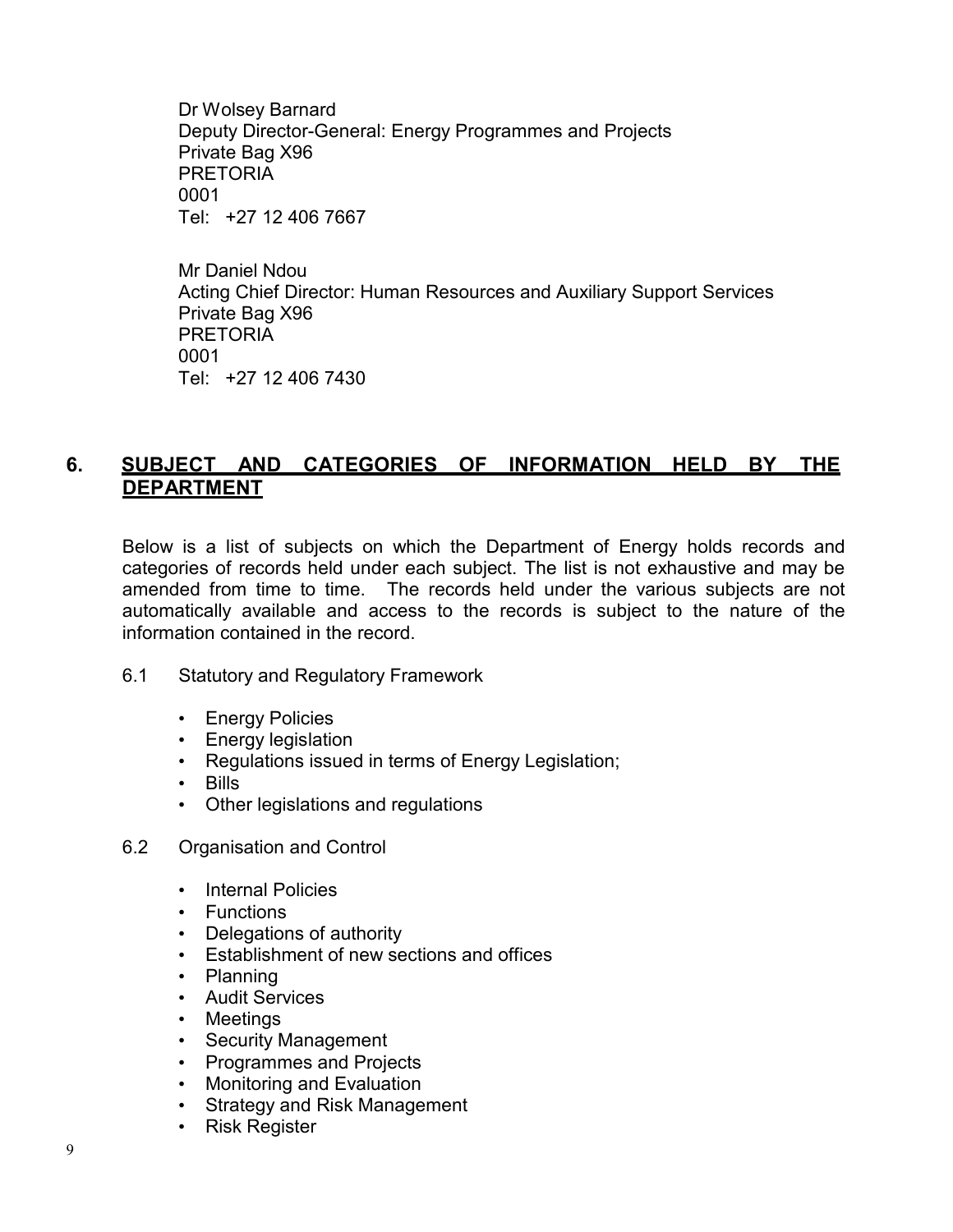- Risk Management Committee Charter
- Risk Management Committee Minutes
- Risk Management Policy
- Risk Management Strategy
- Risk Management Implementation Plan
- Risk Assessment and Identification Methodology
- Risk Management Framework
- Risk Management Committee Members Appointment Letters
- Risk Management Standard Operation Procedures
- Risk Assessment Handbook
- Departmental Code of Conduct
- Fraud Prevention Plan/Strategy
- Fraud Implementation Plan
- Fraud Prevention Policy
- Whistle Blowing Policy
- Strategic Plan
- Annual Performance Plan
- Reports
- 6.3 Human Resource Management
	- Human Resource Management Policies
	- Organisational Development Efficiency Promotion
	- Job Evaluation
	- Job Profiles/Description
	- Change Management/Organisational Culture and Values Interventions
	- Departmental Form Design
	- Staff Establishment
	- Operation Management
	- Personnel Provisioning, including advertisements, appointments, secondments and transfers
	- Conditions of Service
	- Termination of Service
	- Performance Management
	- Employment Relations/ Labour Relations
	- Human Resources Development
	- Employee Wellness Programme
	- Occupational Health and Safety
	- Employment Equity

## 6.4 Financial Management

- Financial Planning and Management Accounting Policies
- Revenue management
- Cash flow information
- MTEF, AENE, and ENE allocations
- Expenditure Management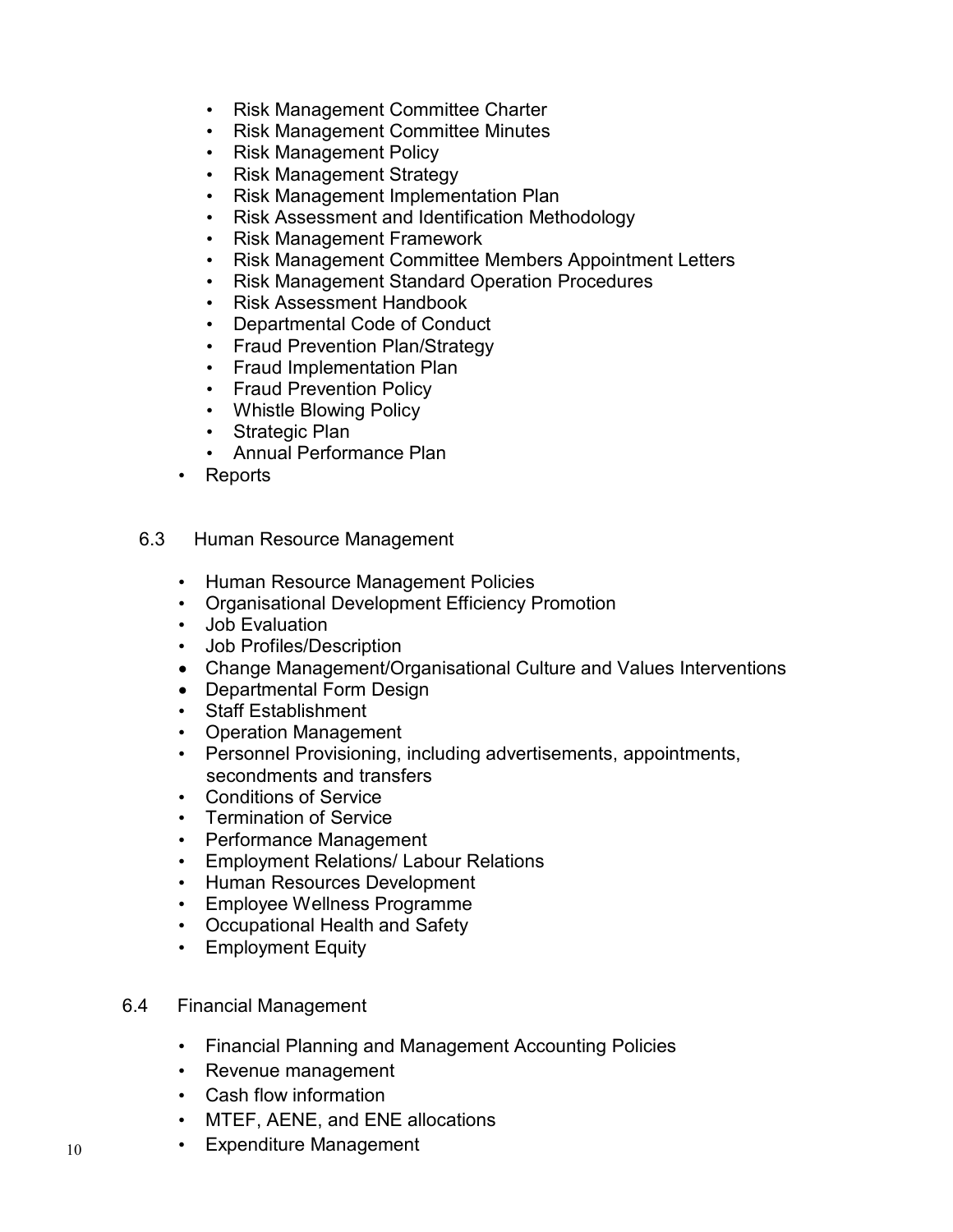- In year Monitoring reports and budget and expenditure control reports
- 6.5 Supply Chain Management
	- Demand and Acquisition
	- Tender Administration
	- Logistics Management
	- Asset Management
- 6.6 Facilities Management
	- Facilities Management Policies
	- Office Accommodation
	- Services
- 6.7 Travel and Transport Management
	- Travel and Transport Policies
	- Travel Management
- 6.8 Information Services
	- Knowledge Management
	- Records Management
	- Information Management
	- PAIA
	- Library
	- ICT Plans, Policies and Procedures
- 6.9 Communications
	- Communications Policies
	- Editorial and Publication Services
	- Liaison and Support Services
	- Branding
	- Marketing
	- Media releases, interviews, monitoring and reports
	- Press clippings
	- Speeches
- 6.10 International Coordination
	- International Coordination Policy
	- Oversees Trips, Conferences and Seminars
	- International Agreements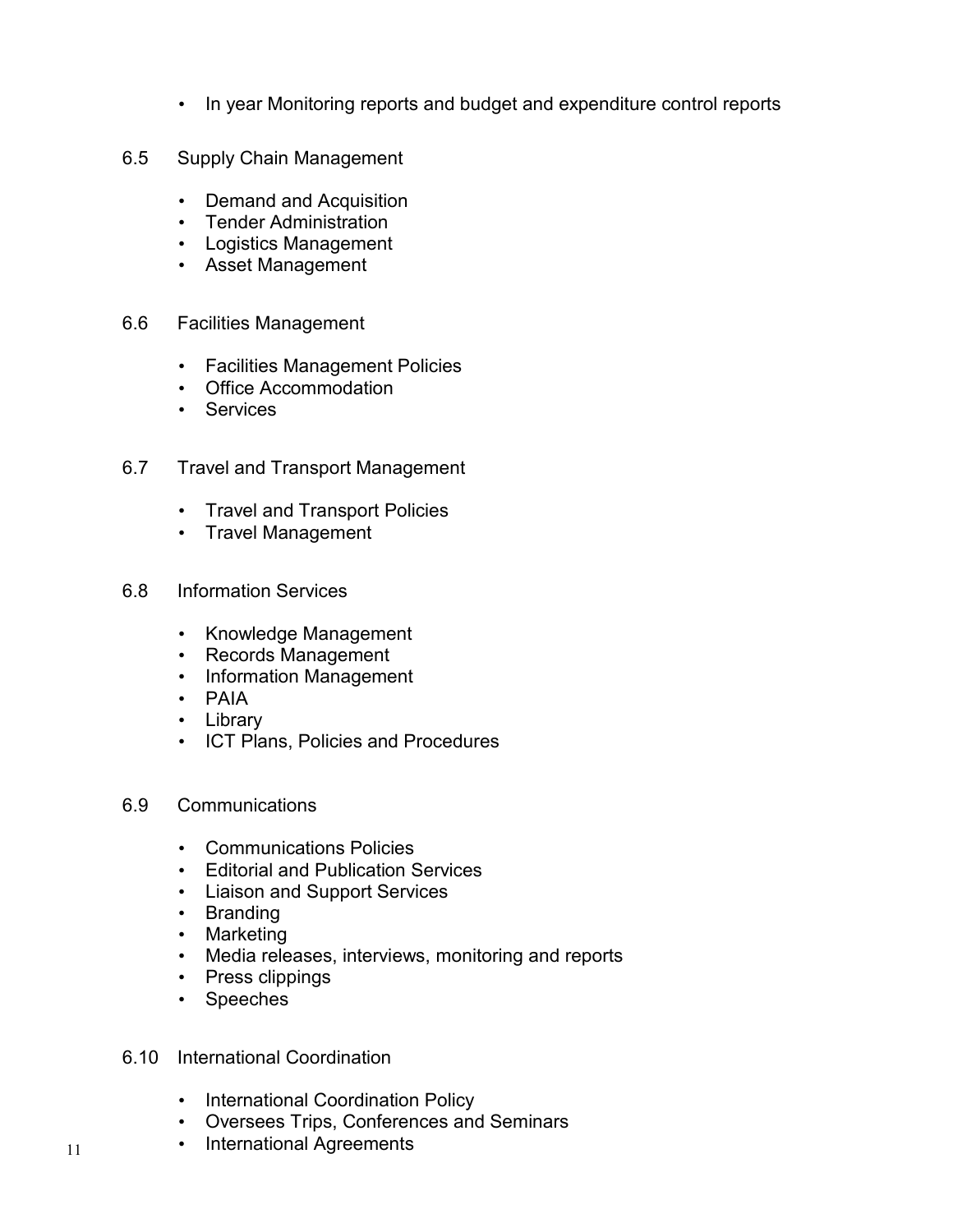## 6.11 Legal Services

- Energy Laws: Drafting and Amendments
- Litigation
- Appeals
- Legal Opinions and Interpretations
- Contracts and Memoranda of Understanding

## 6.12 Policy Development

- Electricity Policy
- Electricity Supply Policy
- Coal and Gas Policy
- Petroleum and Petroleum Infrastructure Policy
- Nuclear Policy
- 6.13 Integrated Energy Planning
	- Energy Planning Policy
	- Supply options Planning
	- Infrastructure Development
	- Market Sectors Demand Profiling
	- Energy Information Management, Process Design and Publications
	- Energy Economics
	- Macroeconomic Analysis
- 6.14 Nuclear Energy
	- Nuclear Energy Policy
	- Nuclear Safety, Liabilities and Emergency Management
	- Nuclear Technology
	- Nuclear Non-Proliferation
	- Radiation Technology
	- Nuclear Enforcement and Compliance
	- Nuclear and Radiation Security

## 6.15 Operations

- Hydrocarbons Operations including Petroleum Pricing
- Petroleum Licensing
- Petroleum Compliance, Monitoring and Enforcement
- Integrated National Electrification Programme and Planning
- Clean Energy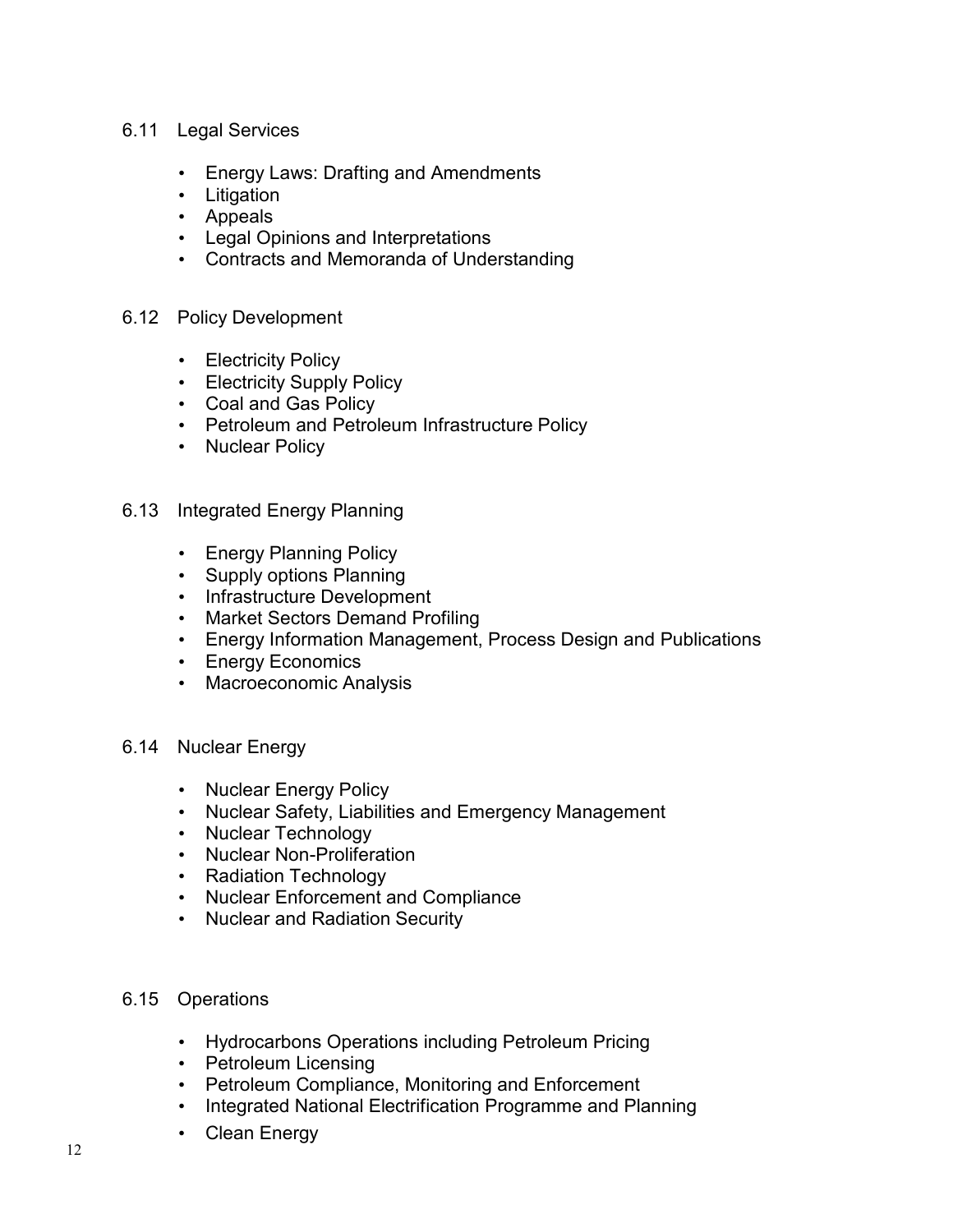- Designated National Authority
- New and Renewable Energy
- Energy Efficiency and Environment

# **7. VOLUNTARY DISCLOSURES AND INFORMATION AUTOMATICALLY AVAILABLE**

- 7.1 In terms of section 14(1)(e) of the Act, the Department has the following categories of the records that are automatically available for copying and inspection without a person having to request access in terms of PAIA:
	- (a) Acts, Bills and Regulations published by the Department;
	- (b) published policies and guidelines;
	- (c) application forms;
	- (d) contact directory;
	- (e) e-publications
	- (f) published booklets and brochures
	- (g) published marketing material, including departmental marketing brochures
	- (h) published newsletters
	- (i) published posters and pamphlets
	- (j) published reports
	- (k) strategic plan;
	- (l) annual performance plans;
	- (m) annual reports;
	- (n) budget speeches;
	- (o) vacancy circulars; and
	- (p) collective bargaining agreements.
- 7.2 Certain records may be accessed directly from the internet on the official website of the Department at: [www.energy.gov.za a](http://www.energy.gov.za/)nd persons are encouraged to consider the use of the website before submitting their request.
- 7.3 The application forms for licences in terms of the Petroleum Products Act, 1977 (Act No. 120 of 1977) will be made available voluntarily and free of charge through the Regional Directors. Completed applications submitted by Applicants to the Controller are available for inspection at the Department's Regional Offices for the prescribed period during which objections may be lodged; however voluntary access to these records is limited to the extent that such records do not contain confidential information of third parties or Applicants for licences in terms of the Petroleum Products Act, 1977. Any person requesting access to an application lodged with the Controller outside the period allowed for inspection must request access in accordance with section 8 below.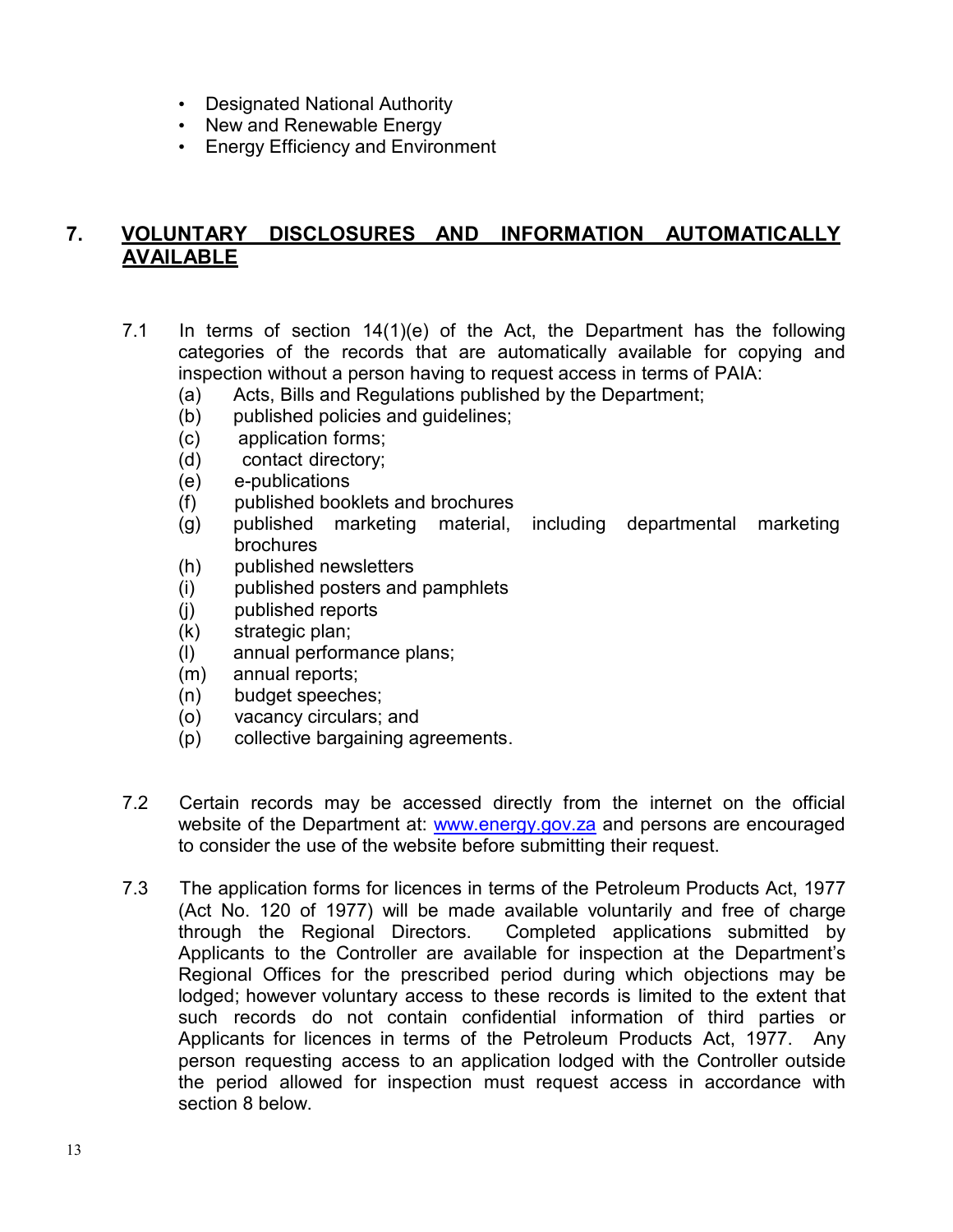7.4 No request form for access has to be completed for all records automatically available in terms of this section. However a fee for copying shall be levied, where applicable.

# **8. PROCEDURE FOR REQUESTING ACCESS TO RECORDS**

- 8.1 All requests for access to records in terms of PAIA must be submitted by completing Form A in Annexure A and forwarding it to the Director: Legal Services by post, facsimile, email or hand delivery as set out in section 5.2 above. Any person requiring assistance with the completion of the Form A, may contact the Director: Legal Services telephonically.
- 8.2 Unless the request is made by a personal requester or a person claiming an exemption, the request fee of R35.00 must be paid to the cashier at Head Office or into the bank account of the Department and proof thereof must be submitted to the Department. To claim a fee exemption granted by the Minister in terms of section 22(8) of PAIA, please complete Part E of Form A. The Department's banking details are as follows:

| Bank Account:   | <b>Nedbank Limited</b>                |
|-----------------|---------------------------------------|
| Branch Name:    | Corporate Client Service Johannesburg |
| Branch Code:    | 14 54 05                              |
| Account Name:   | Department of Energy                  |
| Account Number: | 1454 117 737                          |

Reference Number: PAIA 8/4/2 Surname and initials of the Requester

- 8.3 Once a complete request is received, the Director: Legal Services will submit the request to the relevant Deputy Information Officer for decision within the prescribed time period. A decision shall be taken within 30 days of receipt of a complete request, however this period may be extended for a further period of 30 days by the Deputy Information Officer in certain circumstances.
- 8.4 If access is granted to records of the Department, the requester will be notified and required to pay the prescribed access fees as set out in **Annexure C**  before access is granted. If access is requested in a particular form, then the requester shall, subject to section 28 of PAIA, be given access in that form unless doing so would interfere unreasonably with the effective administration of the Department, damage the record, or infringe the copyright not owned by the state or Department.
- 8.5 If the request has been refused, the requester will be notified thereof together with reasons for the decision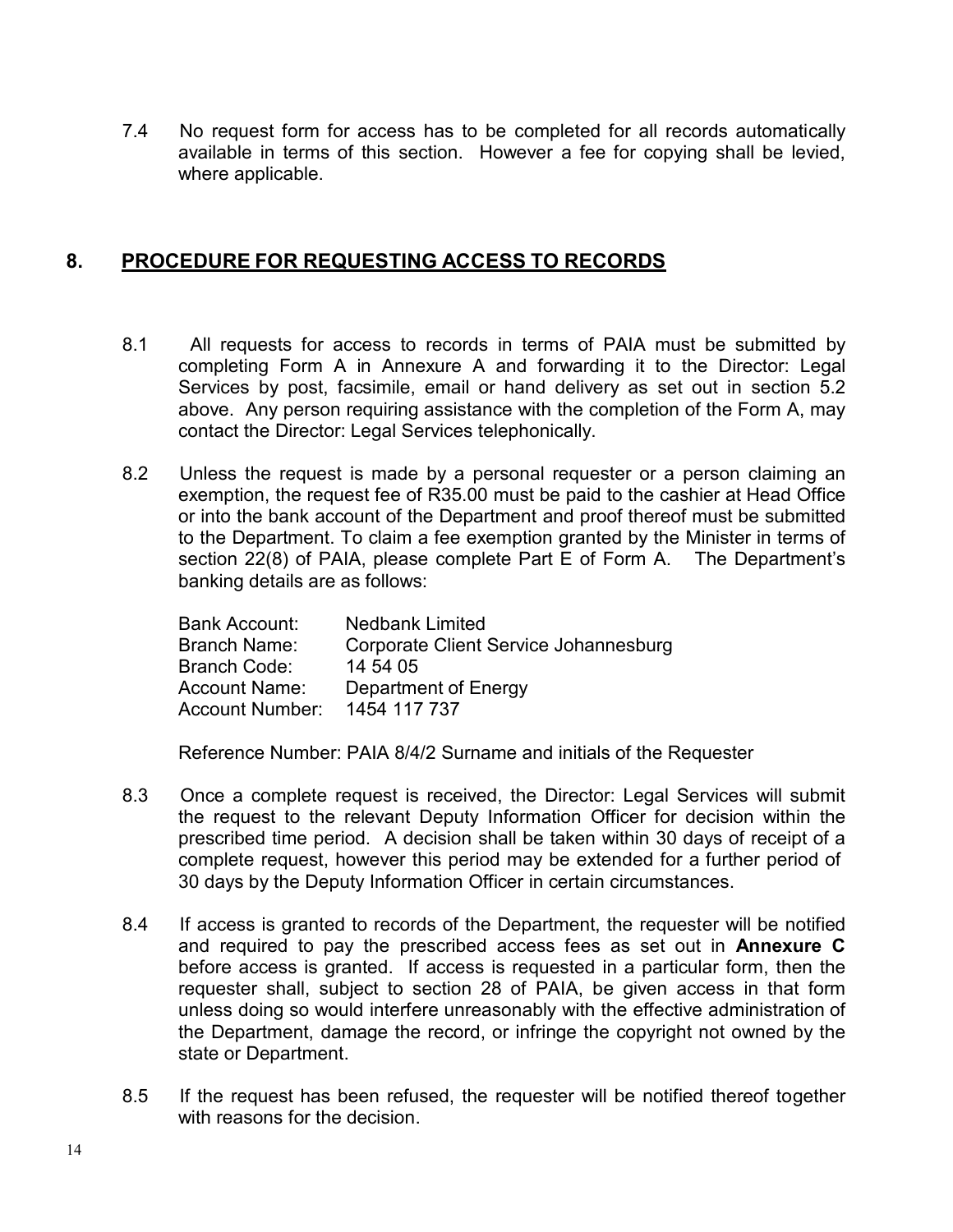# **9. RIGHT TO INTERNAL APPEAL OR APPLICATION TO COURT FOR RELIEF**

- 9.1 If a request for access to a record of the Department has been refused for whatever reason, the requester has a right to make an internal appeal to the relevant authority, who is Minister of Energy, by completing **Form B** and submitting same to the Director: Legal Services in a manner set out in section 5.2. A third party may lodge an internal appeal with the relevant authority against a decision of the information officer to grant a request for access. The following are other grounds upon which a requester may lodge an internal appeal with the Minister of Energy, against a decision taken by the information officer:
	- When the requester is not satisfied with the fees that are required to be paid in respect of the request.
	- When the requester is not satisfied with the extension of the period to deal with request.
	- If the form of access in which the records are provided are not in line with the particular form in which the requester preferred.
- 9.2 The internal appeal must be lodged within 60 days. However the Minister of Energy may allow the late appeal upon good cause shown.
- 9.3 Where a requester has been unsuccessful in an internal appeal to the Minister of Energy, the requester may within 180 days apply to court for appropriate relief.

# **10. ARRANGEMENTS FOR PUBLIC PARTICIPATION IN POLICY FORMULATION AS CONTEMPLATED IN SECTION 14(1)(g) OF PAIA**

- 10.1 The Department may, from time to time, solicit public comments on draft legislation, (Bills and Regulations) and other issues and the public are invited to provide their comments and input when these opportunities arise.
- 10.2 The Department is part of the executive arm of government. Although these may be no specific structures in place for public participation in policy formulation, members of the public can indirectly influence policy formulation by-
	- (a) participating in national elections;
	- (b) communicating with their elected representatives;
	- (c) involving themselves in the legislative and other public participatory processes of South Africa Parliament and its committee;
	- (d) attending sessions of the Parliament; and
	- (e) the media accessing the Parliament and its committees.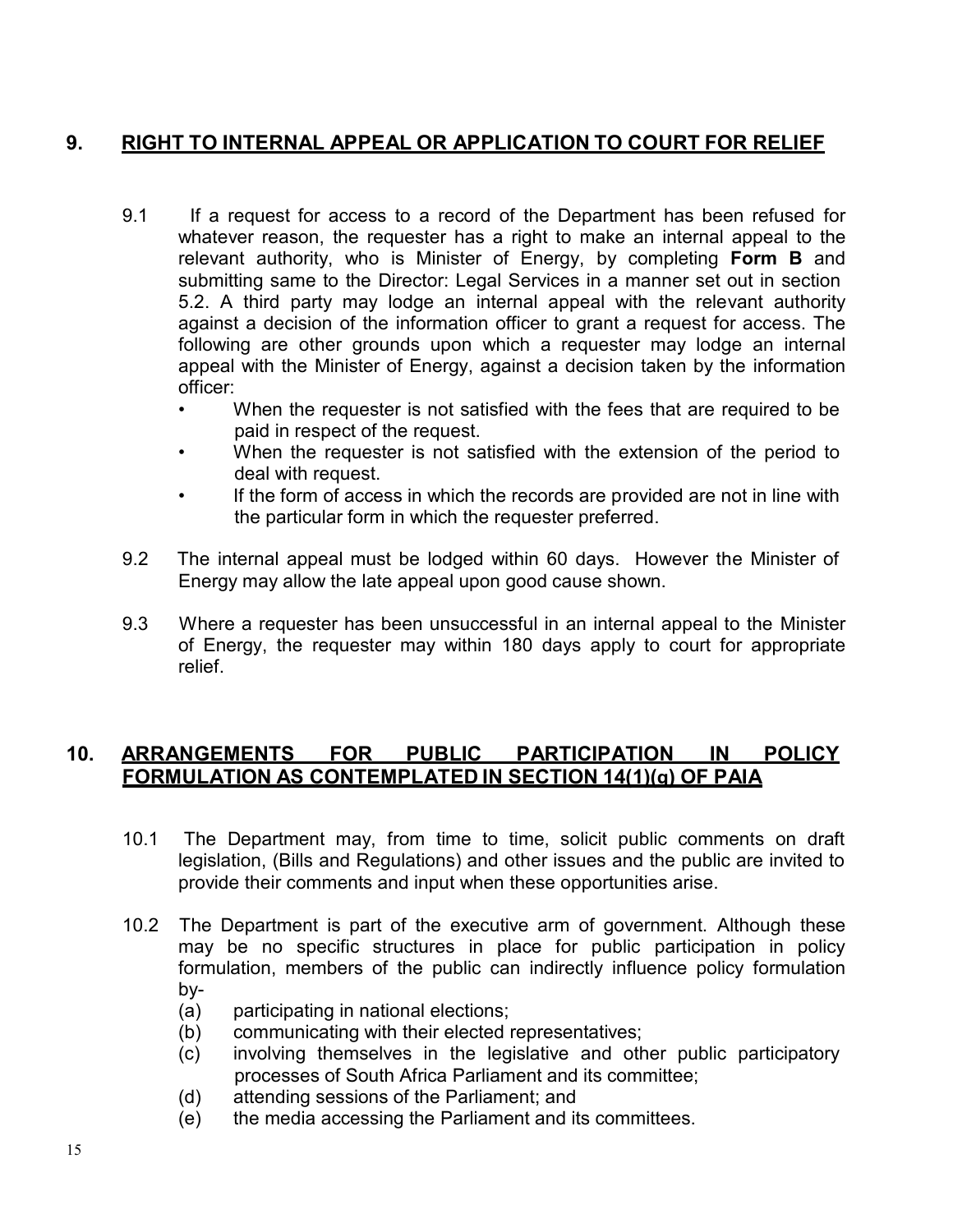10.3 Nothing prohibits any person from submitting inputs, comments or queries in writing to the Minister or Director-General of the Department.

# **11. OTHER INFORMATION AS MAY BE PRESCRIBED IN TERMS OF SECTION 14(1) (I) OF THE ACT.**

There is currently no other information prescribed by the Minister of Justice and Constitutional Development.

# **12. UPDATING AND AVAILABILITY OF THIS MANUAL AS CONTEMPLATED IN SECTION 14(2) OF THE ACT.**

Section 14(2) of the Act determines that this Manual must, if necessary, be updated and published at intervals of not more than one year.

The Manual shall be published on the Department's official website, [www.energy.gov.za a](http://www.energy.gov.za/)nd shall be available at the Department's Head Office and Regional Offices. We will endeavor to translate the Manual in all official languages.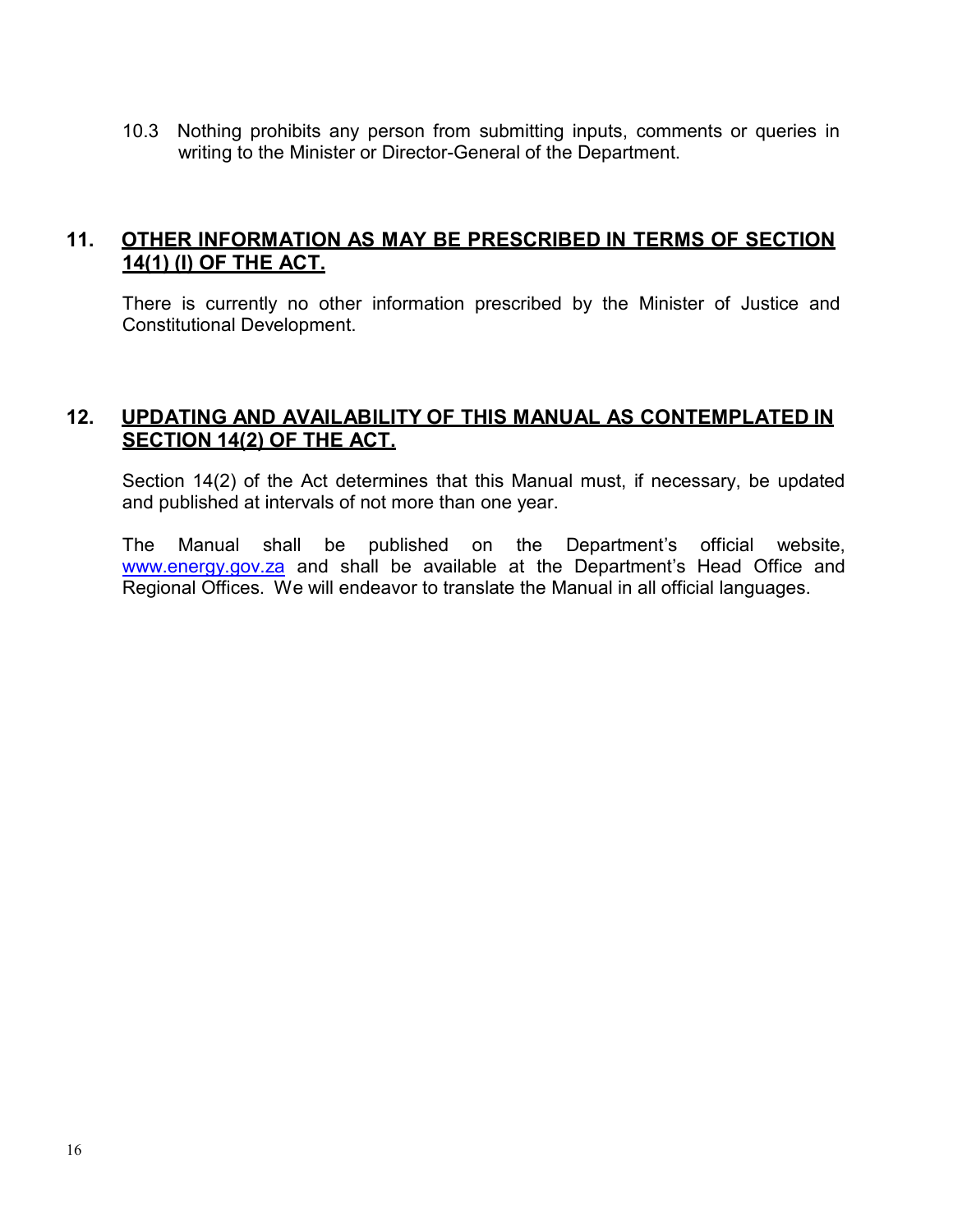# **ANNEXURE A**

#### *Form A Request for access to record of public body* (Section 18(1) of the Promotion of Access to Information Act, 2000 (Act 2 of 2000)) [Regulation 6]

| <b>FOR DEPARTMENTAL USE</b><br>Reference number:<br>Request received by |                                                                                     |
|-------------------------------------------------------------------------|-------------------------------------------------------------------------------------|
|                                                                         | (state rank, name and surname of information officer/deputy information officer) on |
| (date) at                                                               | (place).                                                                            |
| Request fee (if any):<br>Deposit (if any):<br>Access fess:              |                                                                                     |
|                                                                         | SIGNATURE OF INFORMATION<br>OFFICER/DEPUTY INFORMATION<br><b>OFFICER</b>            |

## **A Particulars of public body**

The Information Officer/Deputy Information Officer:

#### **B Particulars of person requesting access to the record**

*(a) The particulars of the person who requests access to the record must be given below. (b) The address and/or fax number in the Republic to which the information is to be sent, must be given*

*(c) Proof of the capacity in which the request is made, if applicable, must be attached.*

Full names and surnames:

Identity number:  $\blacksquare$ Postal address: Universely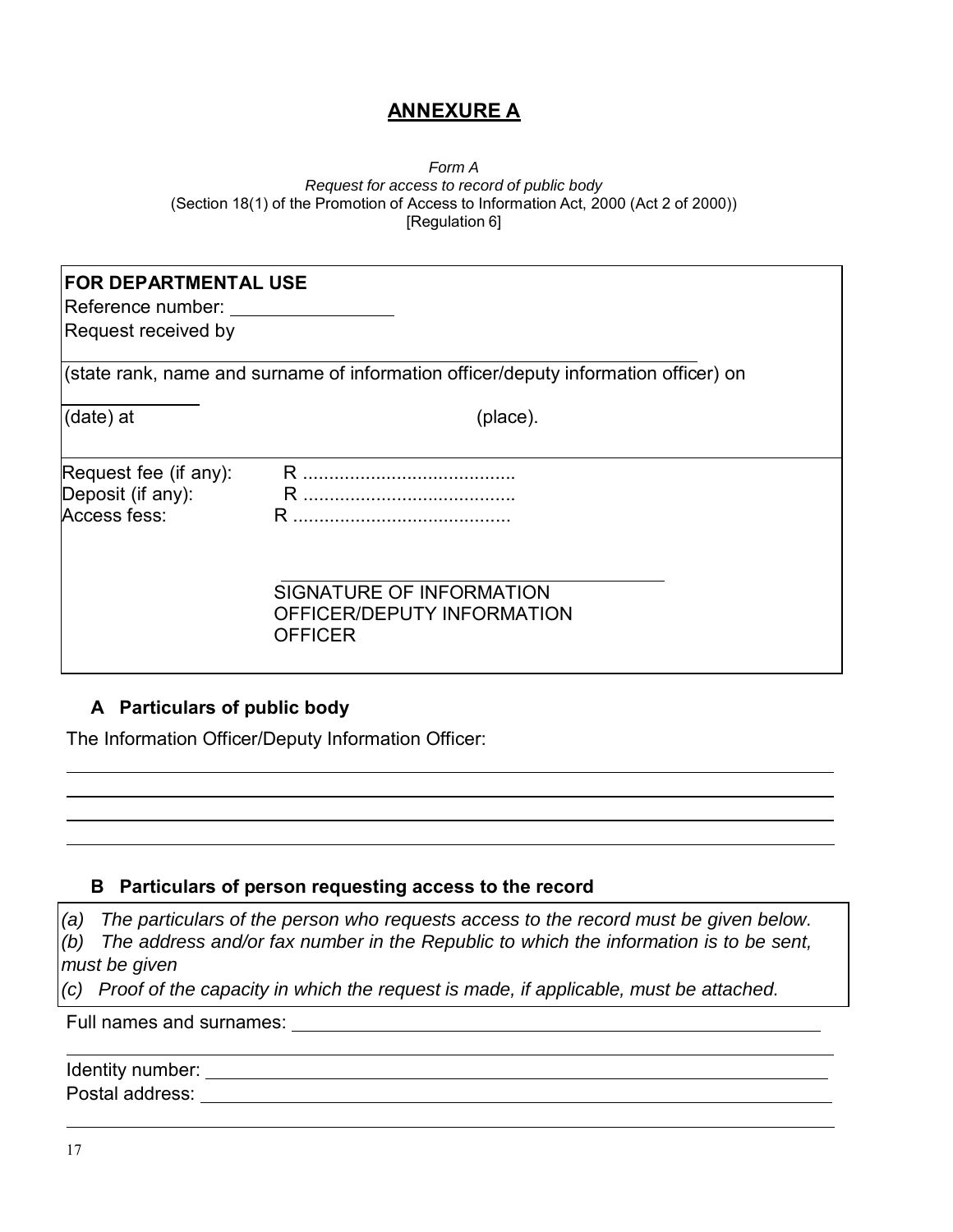|                   | Fax number:     |
|-------------------|-----------------|
| Telephone number: | E-mail address: |

\_

Capacity in which request is made, when made on behalf of another person:

# **C Particulars of person on whose behalf request is made**

*This section must be completed ONLY if a request for information is made on behalf of another person.*

Full names and surname:

Identity number:

# **D Particulars of record**

*(a) Provide full particulars of the record to which access is requested, including the reference number if that is known to you, to enable the record to be located.*

*(b) If the provided space is inadequate, please continue on a separate folio and attach it to this form. The requester must sign all the additional folios.*

1 Description of record or relevant part of the record:

2 Reference number, if available:

3 Any further particulars of record:

## **E Fees**

*(a) A request for access to a record, other than a record containing personal information about yourself, will be processed only after a request fee has been paid.*

*(b) You will be notified of the amount required to be paid as the request fee.*

*(c) The fee payable for access to a record depends on the form in which access is required and the reasonable time required to search for and prepare a record.*

*(d) If you qualify for exemption of the payment of any fee, please state the reason for exemption.*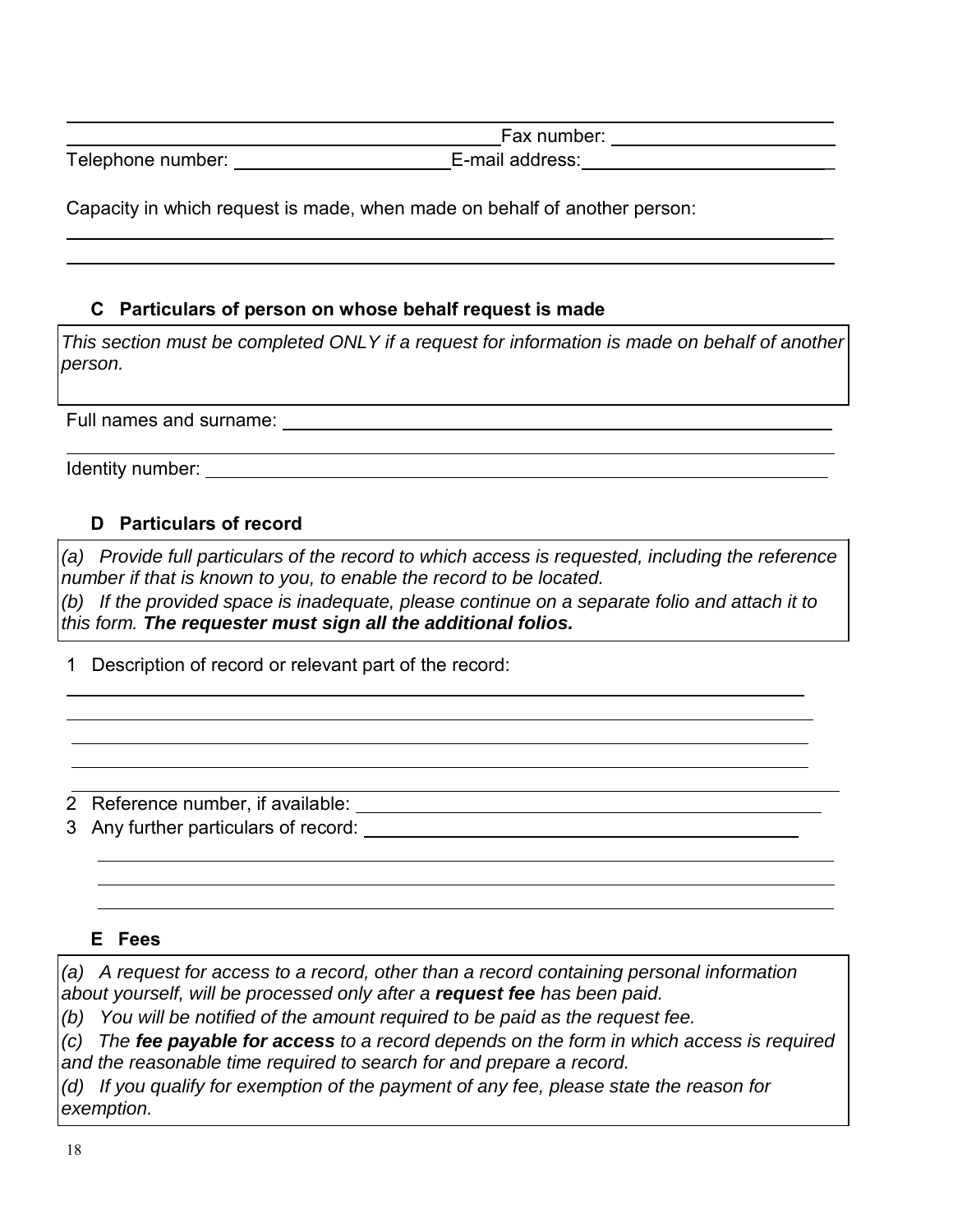Reason for exemption from payment of fees:

## **F Form of access to record**

*If you are prevented by a disability to read, view or listen to the record i the form of access provided for in 1 to 4 below, state your disability and indicate in which form the record is required.*

| Disability: | Form in which record is required: |
|-------------|-----------------------------------|
|             |                                   |
|             |                                   |

*mark the appropriate box with an X.* 

*NOTES:*

*(a) Compliance with your request for access in the specified form may depend on the form in which the record is available.*

*(b) Access in the form requested may be refused in certain circumstances. In such a case you will be informed if access will be granted in another form.*

*(c) The fee payable for access to the record, if any, will be determined partly by the form in which access is requested.*

| 1 If the record is in written or printed form:                                                                                                     |                      |                                                                                |  |  |  |
|----------------------------------------------------------------------------------------------------------------------------------------------------|----------------------|--------------------------------------------------------------------------------|--|--|--|
| copy of record*                                                                                                                                    | inspection of record |                                                                                |  |  |  |
| 2 If record consists of virtual images-<br>(this includes photographs, slides, video recordings, computer-generated images, sketches,<br>$etc.$ ): |                      |                                                                                |  |  |  |
| view the images                                                                                                                                    | copy the images*     | transcription of the images*                                                   |  |  |  |
| 3<br>ˈsound:                                                                                                                                       |                      | If record consists of recorded words or information which can be reproduced in |  |  |  |
| listen to the<br>soundtrack (audio<br>cassette)                                                                                                    |                      | transcription of soundtrack*<br>(written or printed document)                  |  |  |  |
| 4                                                                                                                                                  |                      | If record is held on computer or in an electronic or machine-readable form:    |  |  |  |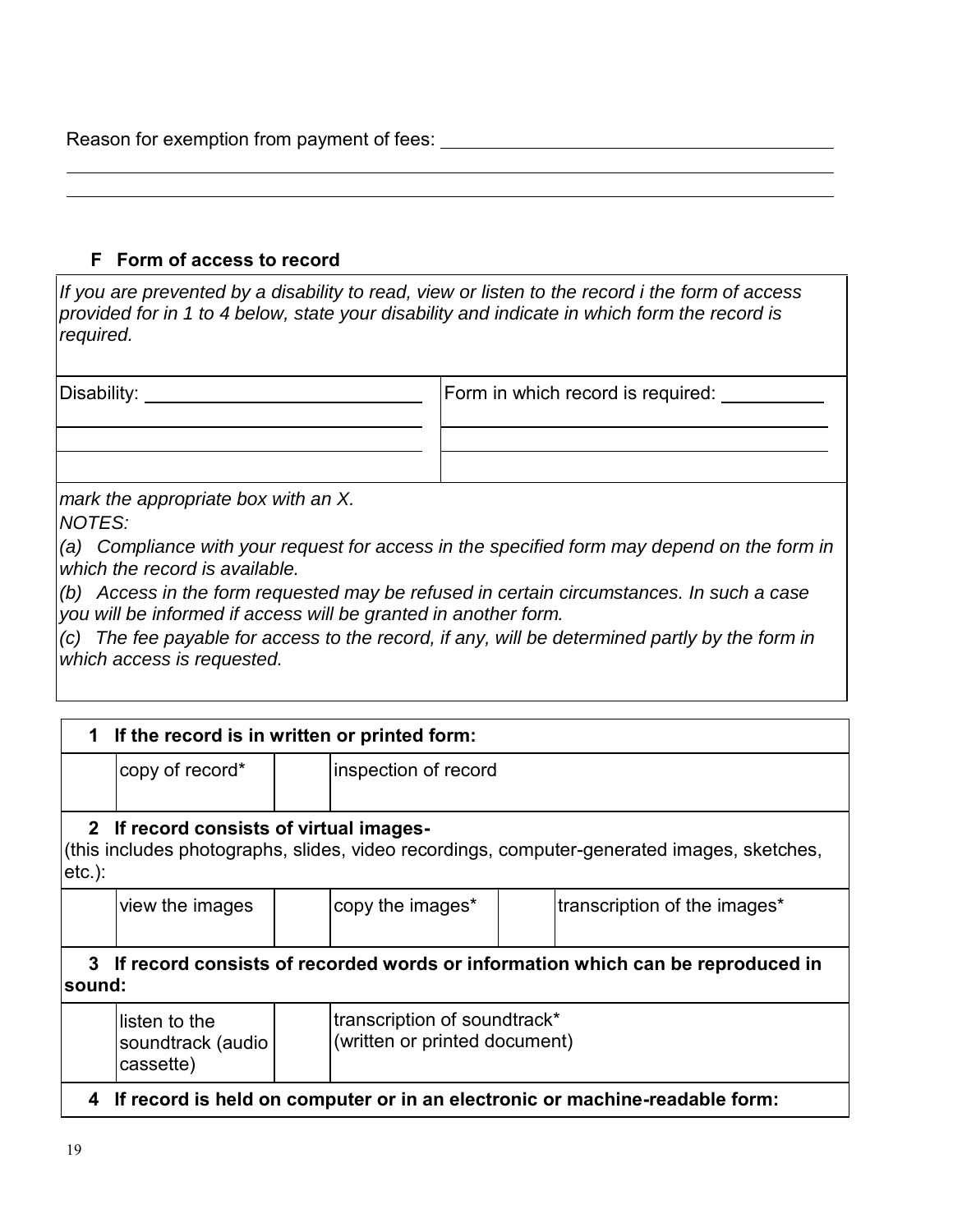| printed copy of<br>record* | printed copy of<br>information derived<br>from the record* | copy in computer readable form <sup>*</sup><br>(stiffy or compact disc) |
|----------------------------|------------------------------------------------------------|-------------------------------------------------------------------------|
|                            |                                                            |                                                                         |

\* If you requested a copy of transcription of a record (above), do you wish the copy or transcription to be posted to you? **Postage is payable** YES |NO

*Note that if the record is not available in the language you prefer, access may be granted in the language in which the record is available.*

In which language would you prefer the record?

## **G Notice of decision of regarding request for access**

*You will be notified in writing whether your request has been approved/denied. If you wish to be informed in another manner, please specify the manner and provide the necessary particulars to*

*enable compliance with your request.*

How would you prefer to be informed of the decision regarding your request for access to the record?

| Signed at |  |  |  |
|-----------|--|--|--|
|-----------|--|--|--|

SIGNATURE OF REQUESTER / PERSON ON WHOSE BEHALF REQUEST IS MADE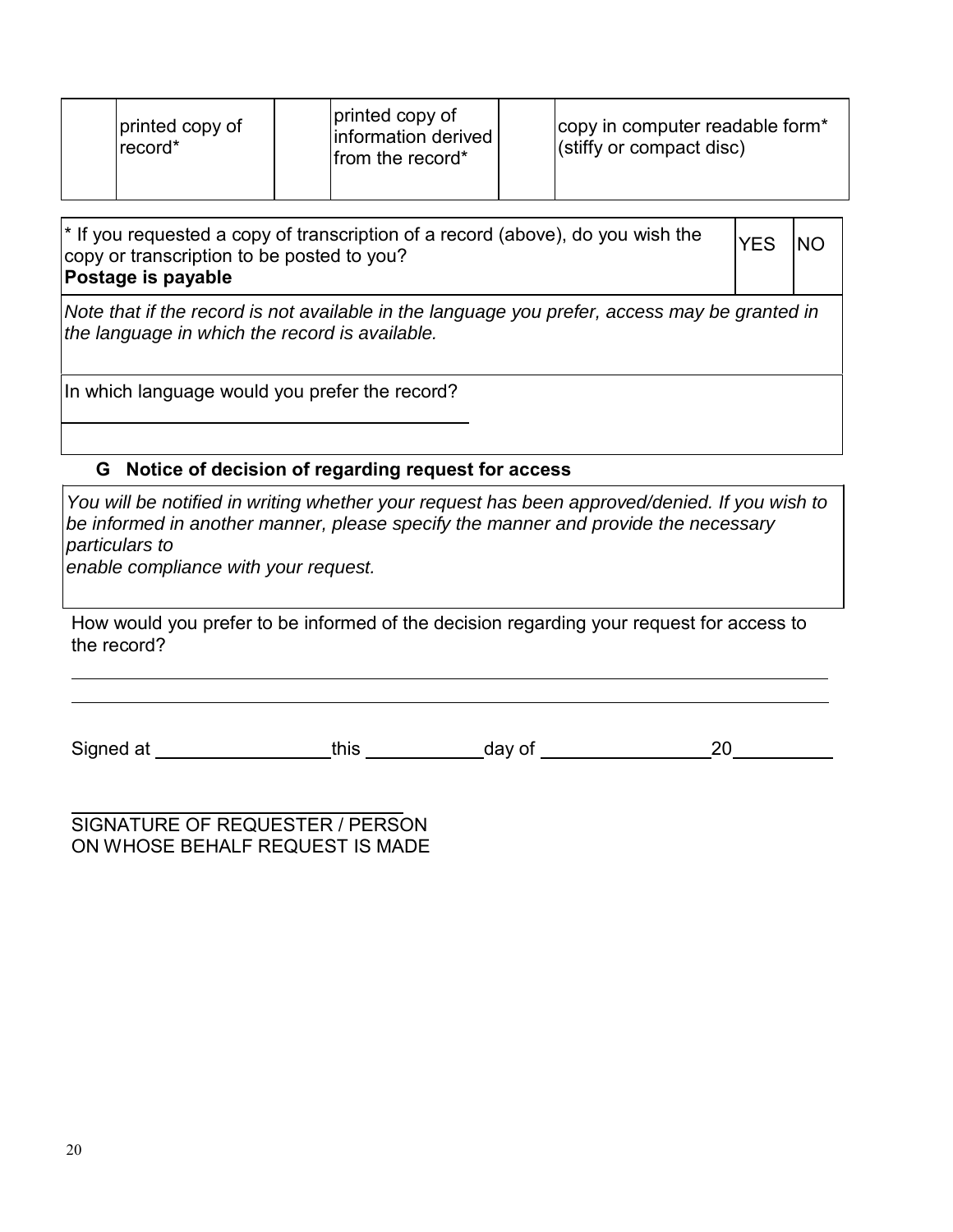# **ANNEXURE B**

#### *NOTICE OF INTERNAL APPEAL*

(Section 75 of the Promotion of Access to information Act, 2000 (Act 2 of 2000)) [Regulation 8]

# **STATE YOUR REFERENCE NUMBER:**

# **A Particulars of public body**

The information Officer/Deputy Information Officer:

## **B Particulars of requester/third party who lodges the internal appeal**

*(a) The particulars of the person who lodge the internal appeal must be given below.* 

*(b) Proof of the capacity in which appeal is lodged, if applicable, must be attached.* 

*(c) if the appellant is a third person and not the person who originally requested the* 

*information, the particulars of the requester must be given at C below.*

Full names and surname:

Identity number: Postal address: \_

|                   | Fax number:                                                                 |  |
|-------------------|-----------------------------------------------------------------------------|--|
| Telephone number: | E-mail address:                                                             |  |
|                   | Capacity in which an internal appeal on behalf of another person is lodged: |  |

## **C Particulars of requester**

*This section must be completed ONLY if a third party other than the requester) lodges the internal appeal.*

Full names and surname:

Identity number: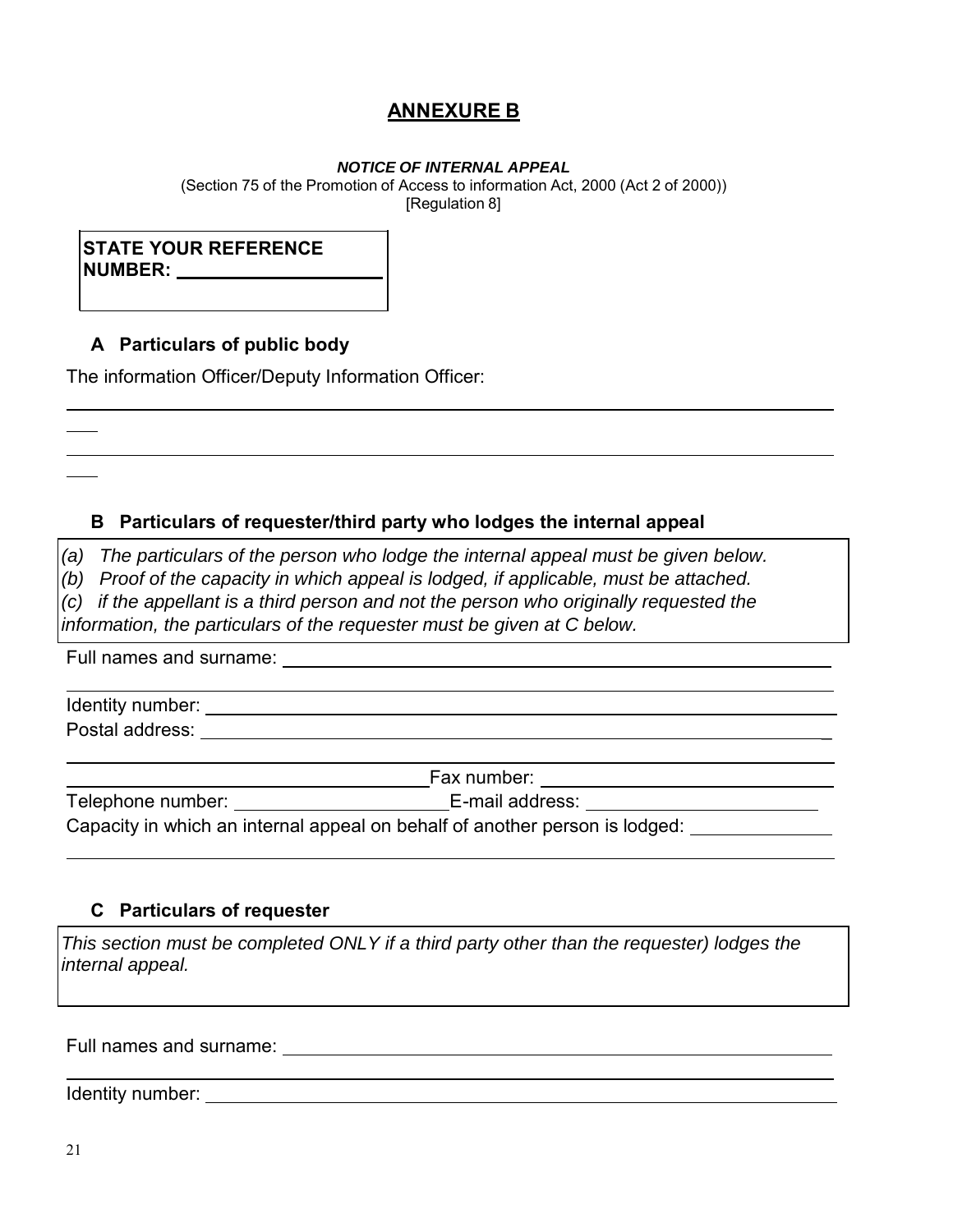# **D The decision against which the internal appeal is lodged**

| Mark the decision against which the internal appeal is lodged with an X in the appropriate box:                                    |
|------------------------------------------------------------------------------------------------------------------------------------|
| Refusal of request for access                                                                                                      |
| Decision regarding fees prescribed in terms of section 22 of the Act                                                               |
| Decision regarding the extension of the period within which the request must be dealt<br>with in terms of section 26(1) of the Act |
| Decision in terms of section 29(3) of the Act to refuse access in the form requested by<br>the requester                           |
| Decision to grant request for access                                                                                               |

# **E Grounds for appeal**

*If the provided space is inadequate, please continue on a separate folio and attach it to this form. You must sign all the additional folios.*

State the grounds on which the internal appeal is based:

State any other information that may be relevant in considering the appeal:

# **F Notice of decision on appeal**

*You will be notified in writing of the decision on your internal appeal. If you wish to be informed in another manner, please specify the manner and provide the necessary particulars to enable compliance with your request.*

State the manner: Particulars of manner: Department of the state of manners of manners of manners of the state of the state of the state of the state of the state of the state of the state of the state of the state of the state of the state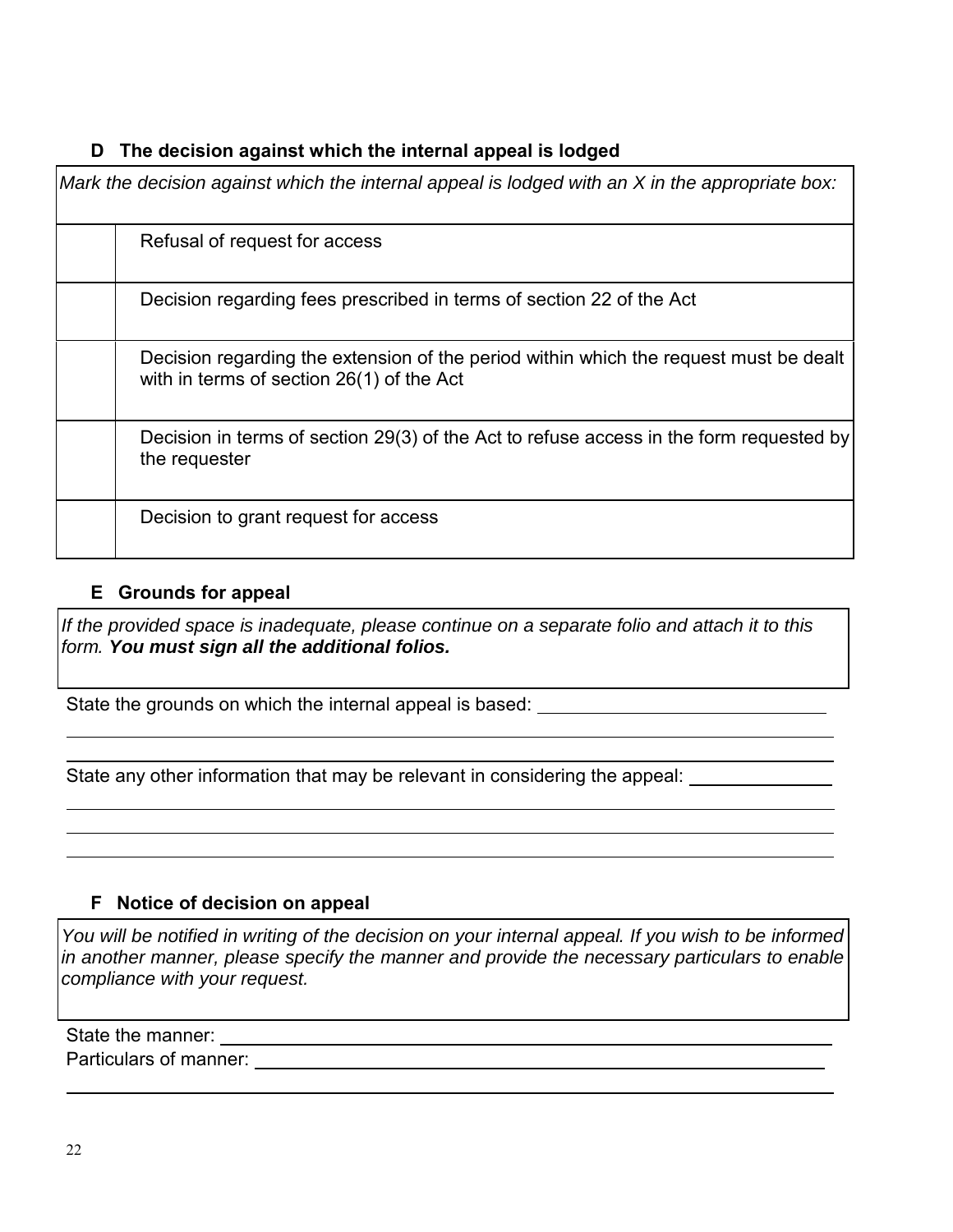| Signed at | ___ | $\mathbf{v}$<br>ື |  |
|-----------|-----|-------------------|--|
|-----------|-----|-------------------|--|

# SIGNATURE OF APPELLANT

| <b>FOR DEPARTMENTAL USE:</b>                                                                                                                      |                                                                                                                                                                                                                                                                                                                    |  |  |  |  |
|---------------------------------------------------------------------------------------------------------------------------------------------------|--------------------------------------------------------------------------------------------------------------------------------------------------------------------------------------------------------------------------------------------------------------------------------------------------------------------|--|--|--|--|
| <b>OFFICIAL RECORD OF INTERNAL APPEAL:</b>                                                                                                        |                                                                                                                                                                                                                                                                                                                    |  |  |  |  |
|                                                                                                                                                   |                                                                                                                                                                                                                                                                                                                    |  |  |  |  |
| Appeal received on _______________________(date) by _________(state rank, name and surname<br>of information officer/deputy information officer). |                                                                                                                                                                                                                                                                                                                    |  |  |  |  |
|                                                                                                                                                   | Appeal accompanied by the reasons for the information officer's/deputy information officer's<br>decision and, where applicable, the particulars of any third party to whom or which the record<br>relates, submitted by the information officer/deputy information officer on<br>(date) to the relevant authority. |  |  |  |  |
| <b>OUTCOME OF APPEAL:</b>                                                                                                                         |                                                                                                                                                                                                                                                                                                                    |  |  |  |  |
| DECISION OF INFORMATION OFFICER/DEPUTY INFORMATION OFFICER<br>CONFIRMED/NEW DECISION SUBSTITUTED                                                  |                                                                                                                                                                                                                                                                                                                    |  |  |  |  |
|                                                                                                                                                   |                                                                                                                                                                                                                                                                                                                    |  |  |  |  |
|                                                                                                                                                   |                                                                                                                                                                                                                                                                                                                    |  |  |  |  |
|                                                                                                                                                   |                                                                                                                                                                                                                                                                                                                    |  |  |  |  |
|                                                                                                                                                   |                                                                                                                                                                                                                                                                                                                    |  |  |  |  |
|                                                                                                                                                   |                                                                                                                                                                                                                                                                                                                    |  |  |  |  |
|                                                                                                                                                   |                                                                                                                                                                                                                                                                                                                    |  |  |  |  |
| DATE                                                                                                                                              | <b>RELEVANT AUTHORITY</b>                                                                                                                                                                                                                                                                                          |  |  |  |  |
| RECEIVED BY THE INFORMATION OFFICER/DEPUTY INFORMATION OFFICER FROM<br>THE RELEVANT AUTHORITY ON (date):                                          |                                                                                                                                                                                                                                                                                                                    |  |  |  |  |
|                                                                                                                                                   |                                                                                                                                                                                                                                                                                                                    |  |  |  |  |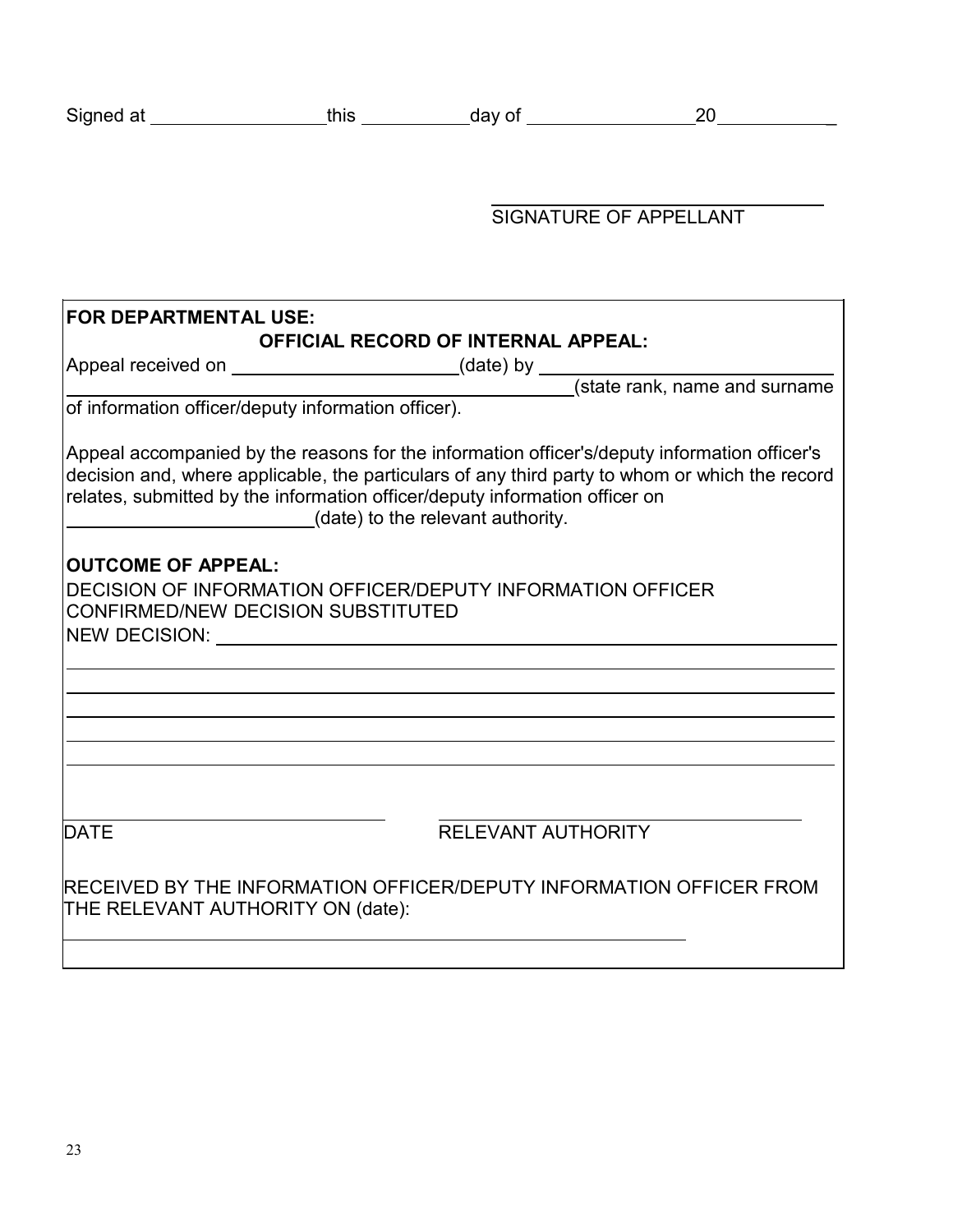# **ANNEXURE C**

## *FEES IN RESPECT OF PUBLIC BODIES*

1 The fee for a copy of the manual as contemplated in regulation 5*(c)* is R0.60 for every photocopy of an A4-size page or part thereof.

| $\mathbf{2}$<br>R                                                                                                                                                                       | The fees for reproduction referred to in regulation 7(1) are as follows:           |       |      |  |  |
|-----------------------------------------------------------------------------------------------------------------------------------------------------------------------------------------|------------------------------------------------------------------------------------|-------|------|--|--|
|                                                                                                                                                                                         | (a) For every photocopy of an A4-size page or part thereof                         |       | 0.60 |  |  |
| 0.40<br>(b) For every printed copy of an A4-size page or part thereof held on a computer or in<br>electronic or machine-readable form<br>(c) For a copy in a computer-readable form on- |                                                                                    |       |      |  |  |
|                                                                                                                                                                                         | stiffy disc<br>(i)                                                                 | 5.00  |      |  |  |
|                                                                                                                                                                                         | compact disc<br>(ii)                                                               | 40.00 |      |  |  |
| (d)                                                                                                                                                                                     | For a transcription of visual images, for an A4-size page or part thereof<br>(i)   | 22.00 |      |  |  |
|                                                                                                                                                                                         | (ii) For a copy of visual images                                                   | 60.00 |      |  |  |
| (e)                                                                                                                                                                                     | For a transcription of an audio record, for an A4-size page or part thereof<br>(i) | 12.00 |      |  |  |
|                                                                                                                                                                                         | (ii) For a copy of an audio record                                                 | 17.00 |      |  |  |

3 The request fee payable by every requester, other than a personal requester, referred to in regulation  $7(2)$  is  $R35.00$ .

| 4 The access fees payable by a requester referred to in regulation 7(3) are as follows:                                       |       |      |
|-------------------------------------------------------------------------------------------------------------------------------|-------|------|
| (a) For every photocopy of an A4-size page or part thereof<br>(1)                                                             |       | 0.60 |
| (b) For every printed copy of an A4-size page or part thereof held on a computer or in<br>electronic or machine-readable form |       | 0.40 |
| $(c)$ For a copy in a computer-readable form on-                                                                              |       |      |
| stiffy disc<br>(i)                                                                                                            | 5.00  |      |
| compact disc<br>(ii)                                                                                                          | 40.00 |      |
| For a transcription of visual images, for an A4-size page or part thereof<br>(d)<br>(1)<br>24                                 | 22.00 |      |